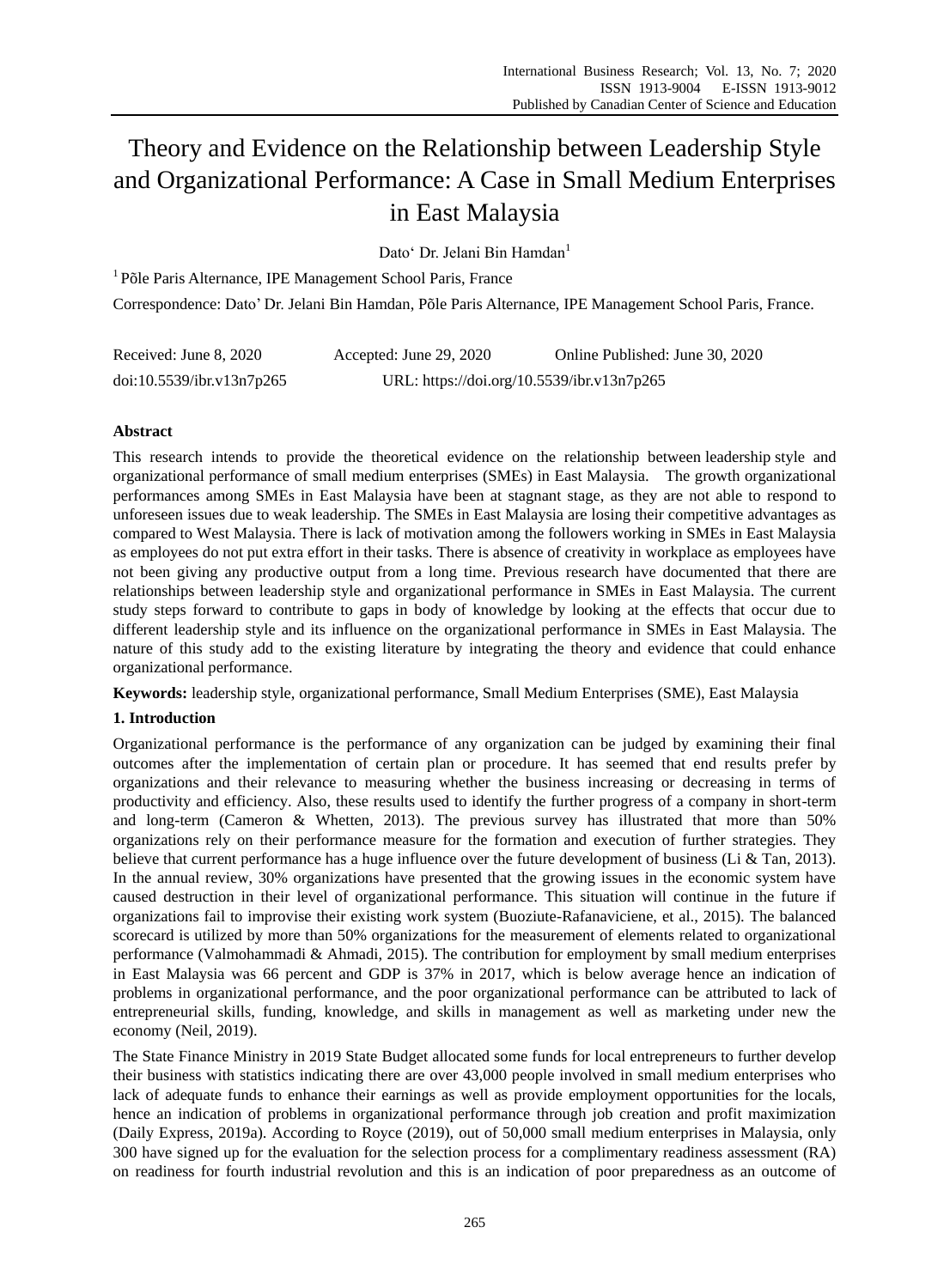problems in leadership style as well as organizational performance as they lack a matrix and framework to focus on.

Sabah Tour and Travel Association (Satta) Chairman Datuk Seri William Liaw pointed out that Sabah is underperforming in providing entertainment for tourist which is an indication of serious problems in the organizational performance of small medium enterprises in East Malaysia (Sherell, 2019). With over 600,000 Chinese arrivals in 2018, Sabah is ranked behind Thailand, Indonesia, and the Philippines in tourism service provision. According to Glassdoor rating statistics, review rating score of a Sabah SME X-FAB Sarawak is 3.5 out of 5.0, with numerous people on the complaining about X-FAB Sarawak, which is an indication of problems organizational performance, for instance, an Engineer in Kuching, Sarawak pointed out that he walks to car park at least 10 minutes and gets sunburns because no roof, in addition, has to spend RM 5 every day for cafeteria food which can be provided for free by management (X-FAB Sarawak, 2019). Subsequently, based on leadership performance, reviews indicate serious issues in leadership in Sarawak Energy Berhad with a rating score of 3.2, such issues include career progression is based on race and seniority, supervisors and managers do not bother to get people who registered to handover their knowledge and tasks, office politics which affects increment and performance appraisal, slow promotions and lack of career growth (Sarawak Energy Berhad, 2019). Another problem in SMEs in East Malaysia like SEGi University has scored a rating of 2.4 out of 5.0 and 26% approve of CEO, from the reviews, as there is a very slow career and salary growth, increasing workload, fussy bosses who cheat to get work done, the management do not know actually what they are promising and non-flexible management, hence most of the staffs are unhappy and less satisfied (SEGi University, 2019).

Also, there are numerous negative reviews on SOPB such as traditional organization framework and monthly salary below market rate, discouragement of innovation hence limited growth, since the employees just deal with fixed and mundane tasks on daily basis, employees are rarely given the chance to grow and even have to work on Saturdays (SOPB, 2019). The local terrain and market of Sabah and Sarawak is around six million people, however, there have been challenges to exploit this large customer base due to lack of correct strategy, hence an indication of a problem in leadership style by small medium enterprises in East Malaysia which can facilitate implementation of new strategies to collaborate with other foreign firms to exploit this opportunity (Madani, 2019). A serious problem faced by SMEs in East Malaysia is poor planning, the negative reviews from employees in SMEs in East Malaysia are quoting that management does not have a clear direction to guide the employees through, as well as planning only happens when issues have already occurred (X-FAB Sarawak, 2019). Moreover, the lack of corporation from key personnel and top management on various matters is another indication of problems in SMEs in East Malaysia, for instance there are numerous negative comments on Rimbunan Sawit Berhad, which are including lack of corporation by top management on safety & health matters and most people speak their own dialect (on Rimbunan Sawit Berhad, 2019).

The growth organizational performances among SMEs in East Malaysia have been at stagnant stage, as they are not able to respond to unforeseen issues due to weak leadership (Lee & Lam, 2012). The SMEs in East Malaysia are losing their competitive advantages as compared to West Malaysia (Mustafa Kamal & Flanagan, 2012). There is lack of motivation among the followers working in SMEs in East Malaysia as employees do not put extra effort in their tasks. (Bakar & Mahmood, 2014). There is absence of creativity in workplace as employees have not been giving any productive output from a long time (Moghimi & Subramaniam, 2013). The middle line managers making decisions among SMEs in East Malaysia are not effective as they are not able to meet the specific team goals (Arham, et al., 2013). The speed of work is at slow process as the actual time of completing tasks exceeds from expected deadlines (Ping, 2015). There seems to be high dependency on the leader among SMEs in East Malaysia as employees are not able to cope-up with uncertain situations on their own (Al-Swidi, et al., 2012). There is lack of new ways for conducting jobs as managers ask employees to complete work as per traditional ways (Masa'deh, et al., 2016). There is low level of enthusiasm among employees working in SMEs in East Malaysia as workplace seems boring (Yagambaram, 2012). There is high level of rules, regulations and punishments given to employees, which increased turnover rate (Asiimwe & Sikalieh, 2012). Employees are leaving the company every month. Hence, the main purpose of this research is to explore on the theoretical evidence on the relationship between leadership style and organizational performance of SMEs in East Malaysia.

## **2. Literature Review**

## *2.1 Theories*

## 2.1.1 Great Man Theory

Great Man Theory (year 1840) analyzes effects of leadership style on organizational performance of SMEs in East Malaysia. The founder of this theory is Thomas Carlyle and found in year 1840 (Faludi, 2013). The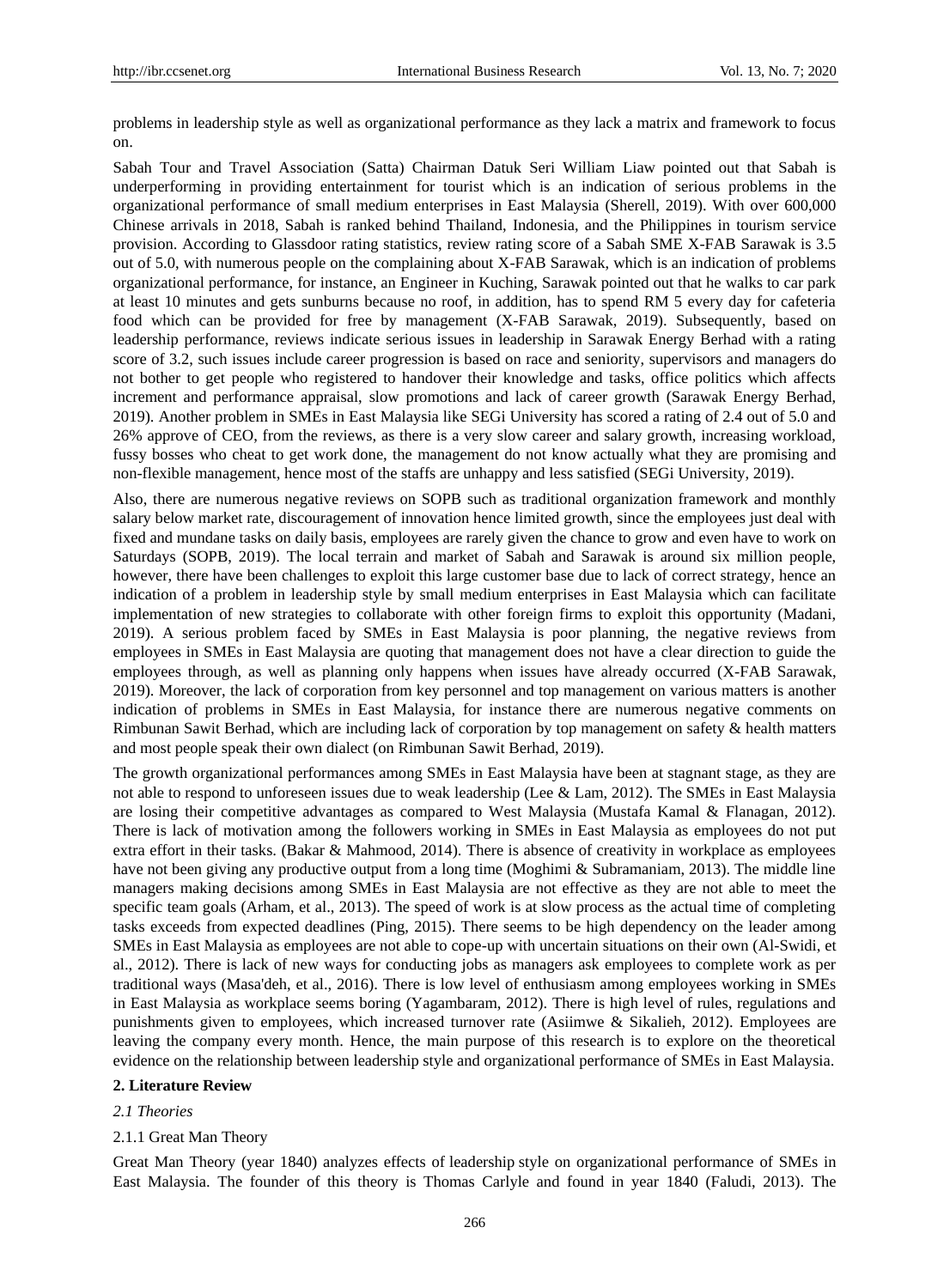evolution of Great Man Theory from 1840s has been done after the study of influential heroes. In the initial stages, it was not easy to identify who the great leaders are. The theory was recognized by its name only, that only men are the leaders. It showed that leadership traits are intrinsic. As per the theory, leaders are born not made (Marx, 2014). Further research is needed on Great Man Theory because the scope of leadership training has changed. The training sessions and seminars regarding the importance and usage of leadership qualities are conducted in order to make them effective. The shift in mentality has also been experienced, that is why further research is to be conducted (Yusuf & Kazeem, 2014). The extended theoretical framework on Great Man Theory should be based on leadership qualities particularly. Leaders are not always by birth leaders, they are also trained time to time. Many of them learn from their experiences. The attributes of great man theory must be according to the analysis of situation (Hamerstone & Hough, 2013). Great Man Theory suggest to solve the research problems on organizational performance by the application of different leadership styles. These five leadership styles can add to enhance the performance of the organization. The first researcher Marx (2014) who proposed Figure 2.1 own model to study the list of rare factors affecting the Great Man Theory includes the traits which are focused upon the intuition, charm, commanding personality and the persuasiveness that exists. The second researcher Hamerstone and Hough (2013) who proposed Figure 2.2 own model to study the list of rare factors affecting the Great Man Theory established that the personal charisma tops the priority for rare traits within leaders. The similarity in their proposed models between the first researcher Marx (2014) and the second researcher Hamerstone and Hough (2013) is that these studies work on how important the personality trait of charisma is for successful leadership. Researchers understand the importance of using charisma and charm in a way that they are able to achieve the objectives that are set. The difference in their proposed models between the first researcher Marx (2014) and the second researcher Hamerstone and Hough (2013) is that Marx (2014) shows that leadership is a combination of the four traits. On the other hand, Hamerstone and Hough (2013) believe that the personal charisma is more important for a leader. The reason is that it helps power through different challenges.



Figure 2.2. Great Man Theory by Hamerstone and Hough (2013)

(Source: Hamerstone and Hough, 2013).

#### 2.1.2 Trait Theory

Trait Theory (year 1974) analyzes effects of leadership style on organizational performance of SMEs in East Malaysia. The founder of this theory is Raymond Cattell and found in year 1974 (Ryckman, 2012). Evolution of Trait Theory from 1940's gets an emphasis in the beginning of 1970's. The theory initially included only the big five traits of personality. Emotional intelligence gained favour by 1980's as a crucial trait. The theory is known to be an effective tool for sustaining the organizational performance. The reason is that employee's trait affect the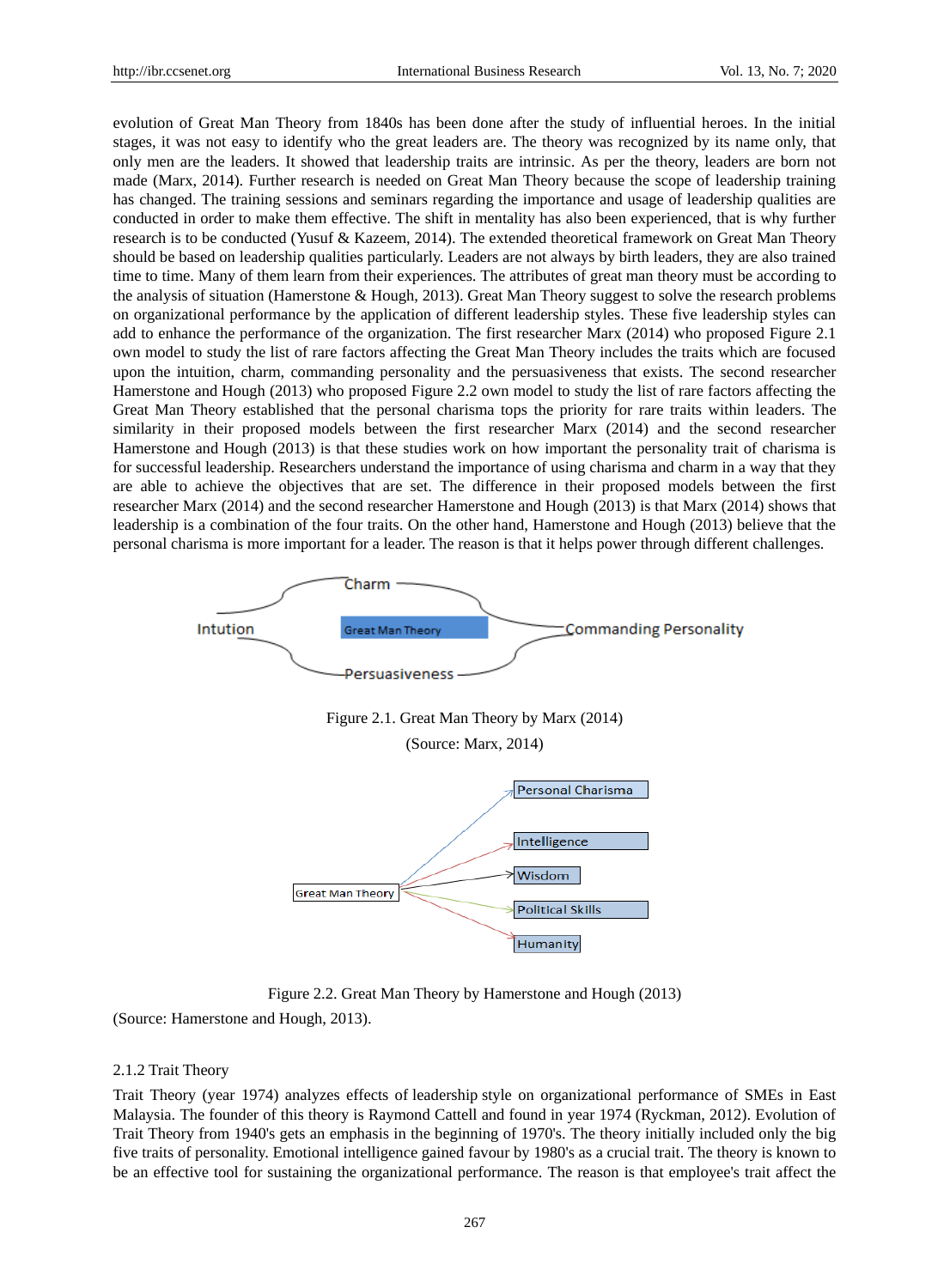overall performance (Paraschiv, 2013). Further research is needed on Trait Theory because the past research does not focus on the changes in the leadership trait over a period of time. The traits vary according to the situation, hence further studies are to be carried to discuss this factor. Further research is needed because the theory does not emphasise on personality changes during different situations (Clack, 2017). Figure 2.3 extended theoretical framework on Trait Theory should be on the basis of changing of behaviour and traits by the time. It emphasised over the need of flexibility within the leader and their ability to use the energy during uncertain situations (Silva, 2015). Trait Theory suggested to solve the research problems on organizational performance by examining the changing in traits form person to person. The theory can be effectively used when the traits are being applied based on the situations. The first researcher Manning (2014) who proposed Figure 2.4 own model to study the list of rare factors affecting Trait Theory, which are, the intelligence, initiative, and supervising ability linked with self-assurance and decisiveness. The second researcher Northouse (2015) who proposed Figure 2.5 own model to study the list of rare factors affecting Trait Theory, which are, the clear link that exists amongst the leadership trait and patterns and the consistency of the patterns across different situations. The similarity in their proposed models between the first researcher Manning (2014) and the second researcher Northouse (2015) is that the leadership skills are often in-built within individuals. If they use these traits successfully, the leadership objectives are attained. Moreover, researchers agreed that the individuals have certain leadership emergence skills which differentiate them and lead to the mutual success. The difference in their proposed models between the first researcher Manning (2014) and the second researcher Northouse (2015) is that the second researcher had more emphasis over helping develop a link that used the leadership traits of an individual to establish patterns of behaviour. It is not an aspect that is covered by the first researcher whose main focus has been to differentiating the abilities, personal traits and motivators.



Figure 2.3. Extended Framework of Trait Theory



Figure 2.4. Trait Theory by Manning (2014)

(Source: Manning, 2014)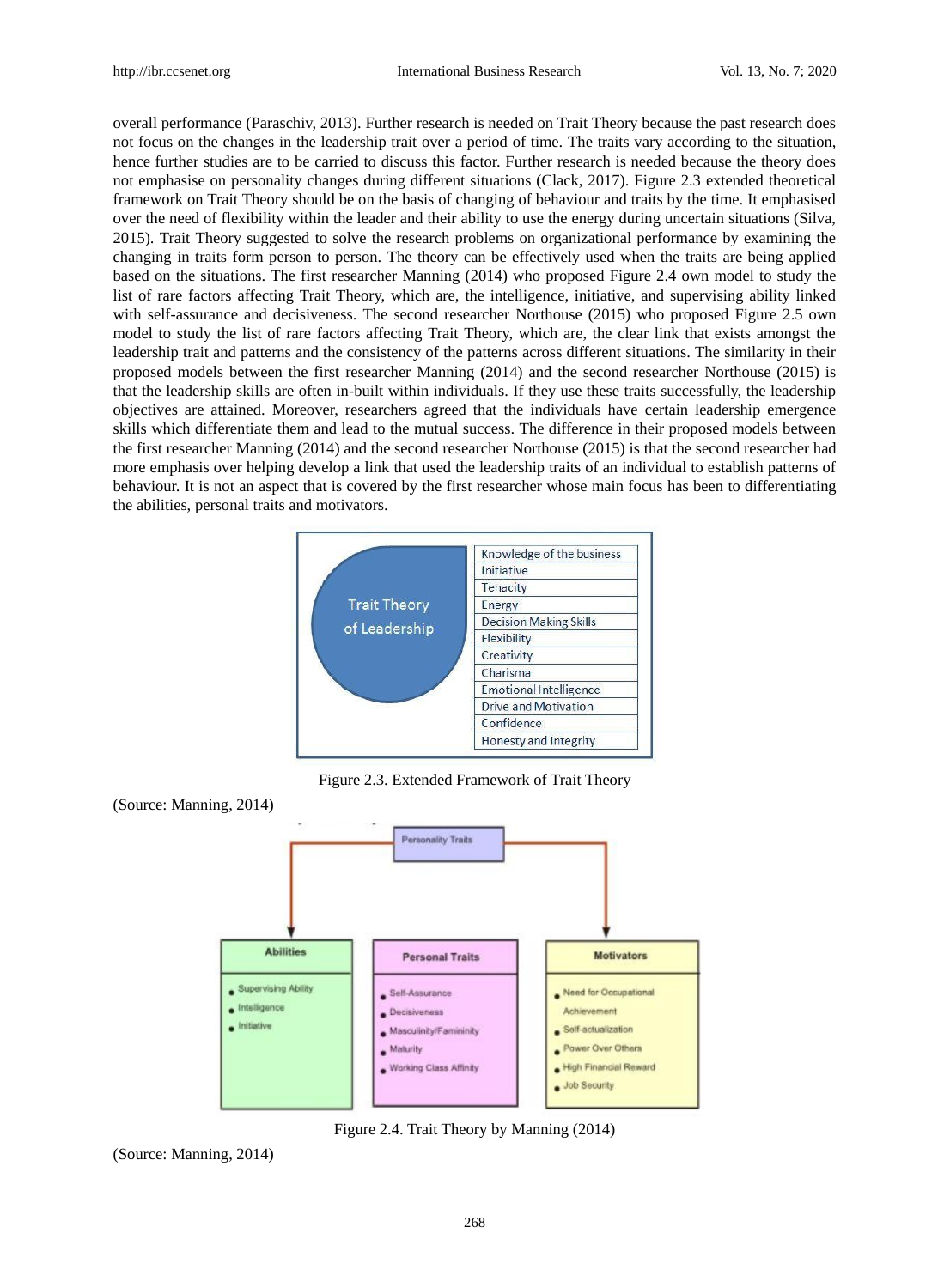

Figure 2.5. Trait Theory by Northouse (2015)

(Source: Northouse, 2015)

## 2.1.3 Role Theory

The Role Theory (year 1987) analyzed the effects of leadership style on organizational performance of SMEs in East Malaysia, because it deals with the role of individuals conducted on everyday basis such as norms, behaviours, duties and rights of managers (Koenig, & Eagly, 2014). The founder of this theory is Alice Eagly and found in year 1987 (Franke, Crown, & Spake, 1997). Evolution of Role Theory from social psychology helps in building the appropriate leaders for the organizational sustainability. The theory did not have to wait for social modelling in order to be applied. The application of role theory is related to the day to day situation as it can be simply produce (Clack, 2017). Further research is needed on Role Theory because it has restrained time, space and specific situation of real life. The role player might not be exactly playing its role on what is required in that proposed situation. For the correct interpretation of this theory, more studies are required to be done (Harnich  $\&$ Frank, 2012). Extended theoretical framework on Role Theory should also include the variables related to variations in role. The person who is assigned a particular role might not be interested in that which creates a negative impact on the mind of that individual. The proper identification of roles is required to be defined. Role Theory suggests to solve the research problems on organizational performance by interpreting the correct form of role that has to be assigned. It can make the relation and moulding of rights to get strong for the organizational benefit. The first researcher Harnich & Frank (2015) who proposed Figure 2.7 own model to study the list of rare factors affecting Role Theory, which are the effect of social learning and behaviour on the leader. It also emphasises over the role adoption and role expectations. The second researcher Drysdale, et al (2016) who proposed Figure 2.8 own model to study the list of rare factors affecting Role Theory, which involves what the leader wants to do and what the leader gets to do. It assesses the job dissonance. The similarity in their proposed models between the first researcher Harnich & Frank (2012) and second researcher Drysdale, et al (2016) is that they analyze the influence of expectations over the leaders which in turn influence their decisions and successful goals and objectives. Overall, the similarity is evident as both researchers evaluate the final success of the role and how their objectives are achieved which sometimes lead to conflictions or dissonance. The difference in their proposed models between the first researcher Harnich & Frank (2012) and second researcher Drysdale, et al (2016) is that the second researcher is more focused on how leaders' role dynamics might create a gap from what the leader actually wants to perform. These leaders have to adhere to the signals regarding the value-added leadership.



Figure 2.6. Extended Framework of Role Theory

(Source: Harnich & Frank, 2012)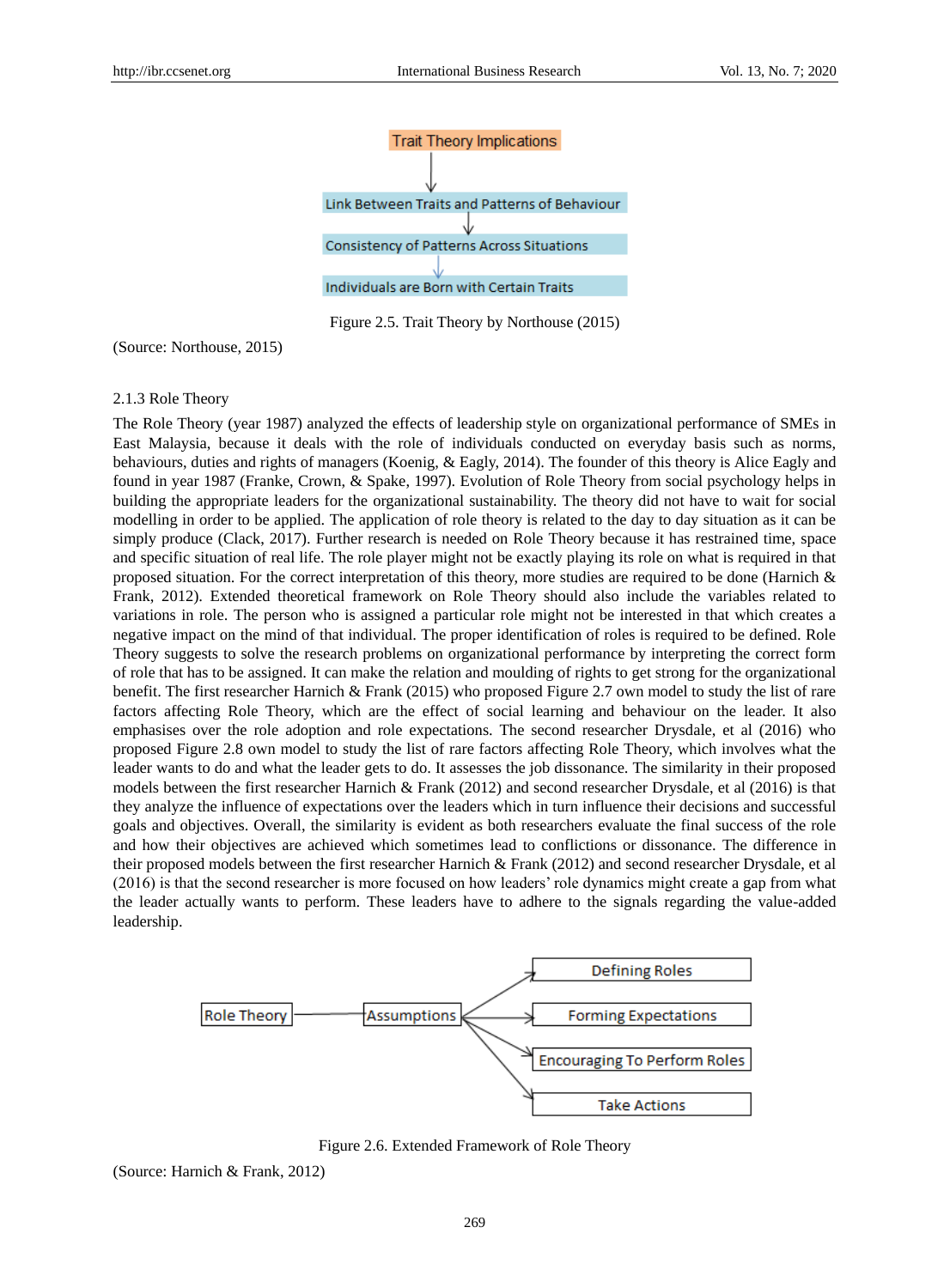

Figure 2.7. Role Theory by Harnich & Frank (2015)

(Source: Harnich & Frank, 2012)



Figure 2.8. Role Theory by Drysdale, et al (2016)

(Source: Drysdale, et al, 2016)

#### *2.2 Organizational Performance*

The organizational performance is defined as the achievement of competitive advantage by the company for long-term. This performance can be measured in terms of tangible and intangible facets (Choudhary, Akhtar & Zaheer, 2013). It is also defined as the comparison of the actual output of the company with its expected outcomes (Noruzy et al, 2013).

Financial parameters used to measure organizational performance are accounting measures such as stock price which evaluate value of a firm and accounting profits which establish the ability of a business to generate returns (Gundemir, et al., 2019). Definition of financial organizational performance is the efficiency of its assets, that is its employees to generate returns and is obtained from data collected from the past (Porkona and Castek, 2016). Another definition of financial organizational performance is the efficiency with which a firm manages its liquidity, solvency, and profitability for a given period of time (Fatihudin and Mochklas, 2018). Challenges to control financial organizational performance are changes in government regulation and increased competition from rival firms (Hanggraeni et al., 2019). Limitations to control financial organizational performance are the inability to upgrade technological assets accordingly and a poor marketing strategy which decreases sales (Srivastava, 2016).

Non-financial parameters used to measure organizational performance are the degree to which the clients of a firm satisfied and its innovativeness indicated by regular creativity in operations and products (Kotane & Kuzmina-Merlino, 2017). Definition of non-financial organizational performance is that effectiveness of a firm that is expressed in the form of qualitative characteristics and includes client satisfaction and quality of products (Jorge and Borges, 2017). Another definition of non-financial organizational performance is the performance of a firm not in terms of its physical assets but intellectual capital (Kotane & Kuzmina-Merlino, 2017). Challenges to control non-financial organizational performance are the inaccuracy of industry comparison as the methods used by some firms vary (Newark, 2018). Limitations to control non-financial organizational performance are the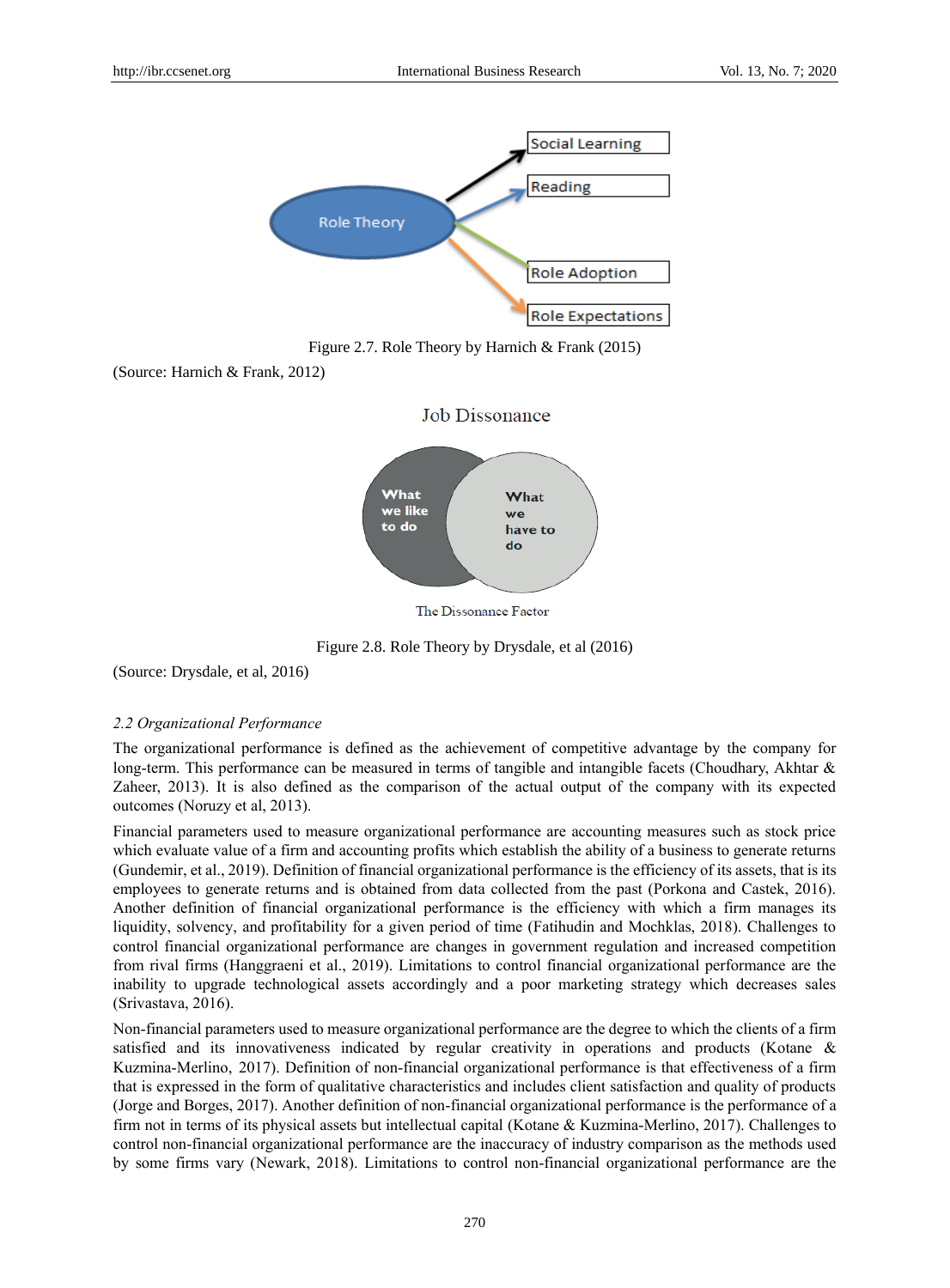difficulty in calculating them as well as the long-period of time taken to arrive at an accurate performance value (Ashford, et al., 2018).

## *2.3 Leadership Styles*

There are many types of leadership styles. Researcher has chosen particular leadership styles that are evident in SMEs in East Malaysia, they are charismatic leadership style, democratic leadership style, transformational leadership style, and transactional leadership style (Chan, 2010; Kele, et al., 2017; Ufen, 2015).

The theory that analyze development charismatic leadership style is Signalling Theory (Su & Cheung, 2016). The founder of the Signalling Theory in the modern era are Connelly, Certo, and Reutzel and the year founded is 2011 (Connelly, et. al., 2011). The variables of the Signalling Theory include the indication of interest and excitement through an increased activity level. Furthermore, it showcases the vulnerability that exists from the competitors (Grabo, et. al, 2017). The factors that influence the variables of Signalling Theory are increased motivation level within the leaders and there is excessive use of creativity and strength (Nikoloski, 2015). The important role of Signalling Theory to influence the charismatic leadership style in affecting organizational performance is that it helps attract attention and arouse emotions (Nikoloski, 2015).

The theory that analyzes development of Democratic Leadership style is Critical Theory (Hudon & Rouillard, 2015). The founder of Critical Theory is Max Horkheimer and the year found is 1937 (Horkheimer, 1937). The variables of critical theory are free will, emphasis on reason, pretentions of universality, presence of explanatory metanarrative, totalitarianism, consequences of massive industrialization and other options (Nagendra and Farooqui, 2016). The important role of Critical Theory to influence democratic leadership style in affecting organizational performance is that the theory emphasizes on enforcing new decisions in a way that there is increased participation amongst the employees (Yahaya, et. al, 2014).

The theory that analyze the development of Transformational Leadership style is Figure 2.9 Path-goal theory. The founder of Path-goal Theory is Robert House and year found is 1971 (House, 1974). The variables of Path-goal theory are participative goals, performance goals, satisfaction, vision, intellectual stimulation, expectations, rewards and the employee satisfaction (Vecchio, et. al, 2008). The factors that influence the variables of path-goal theory are the behaviour of the leaders that help create value (Henry, 2013). The important role of Path-goal Theory to influence transformational leadership style in affecting organizational performance is that it analyzes the goals of the followers. The objective is to enhance chances of success (Polston-Murdoch, 2013).



Figure 2.9. Theoretical Framework of Path-Goal Theory

(Source: Nelson & Quick, 2013)

The theory that analyze development Transactional leadership style is Figure 2.10 Contingency Theory (Yishuang, 2016). The founder of Contingency Theory is John Woodward and the year founded is 1958 (Woodward, 1958). The variables of Contingency Theory are the importance of the situation in determining the effectiveness of leadership and the need for rewarding a good performance, a good leader has to evaluate the situation and act accordingly, equal importance to the assignments as well as the social or emotional challenges their team encountered, requirements of a situation must be well met by the leader's behavior, quintessential factor responsible for positive outcomes, motivation to be a crucial determinant of excellent leadership. The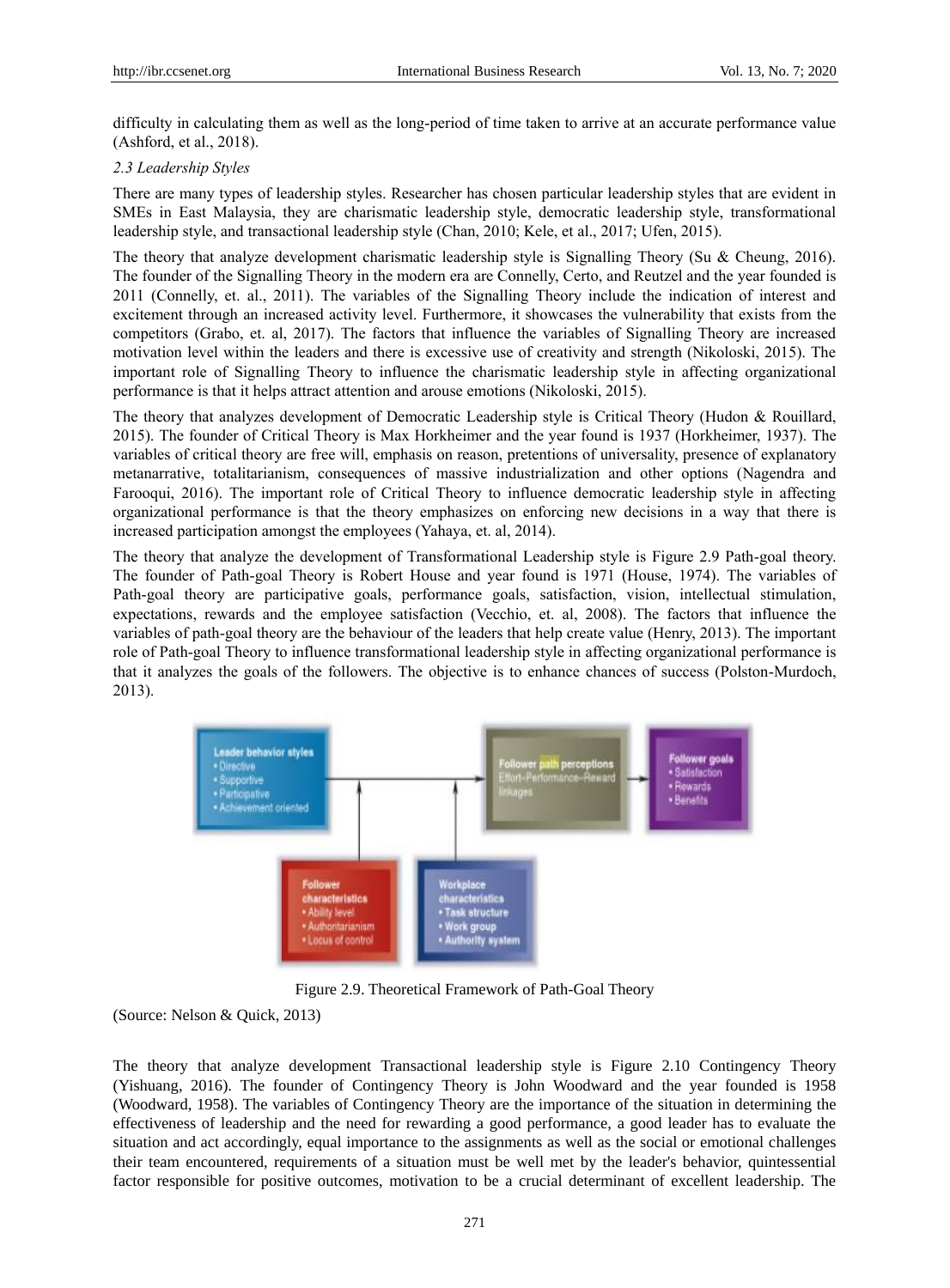factors that influence the variables of Contingency Theory are follower compliance happens when overall motivation is captured (Linton, 2014).



Figure 2.10. Theoretical Framework of Contingency Theory

(Source: Beckford, 2016)

## *2.4 Evolution of Leadership Styles*

The evolution of the Signalling Theory occurred from covering the effect of the vision to ensuring that the energy is used effectively, it evolved in the late  $20<sup>th</sup>$  century (Khan, et. al, 2013). Further research is needed on the Signalling Theory because there is a lack of current studies on signals of charismatic leadership affecting organizational performance, the future research would augment the approach adapted (Kakucha, 2015). Figure 2.11 extended theoretical framework on Signalling Theory should be able to utilise the vision as the key to the theory. It would help formulate a long-term strategy. The extended theoretical framework can solve problems between charismatic leadership style and organizational performance analyzed in Para 1.0 as the variables emphasized on the use of the vision in a way that it aligns with the personality of the leader. The factors that influence variables of Signalling Theory are the highly motivational aspects which dictate the decisions made by the leaders when it comes to making successful coordination within the followers in times of emerging challenges. The first model that studied these factors is the Figure 2.12 evolutionary leadership model (Stutje, 2012). The variables of this first model analyzed that the most important aspect is the presence of charisma and vision. Figure 2.13 the second model that studied these factors that influence variables of Signalling Theory is the Three Levels of Leadership Model. The variables of this second model analyzed that there are outer levels and the inner levels that develop the leadership presence of an individual (Scouller, 2016).



Figure 2.11. Extended Framework of Signalling Theory

(Source: Nagendra & Farooqui, 2016)



Figure 2.12. Evolutionary Leadership Model

(Source: Stutje, 2012)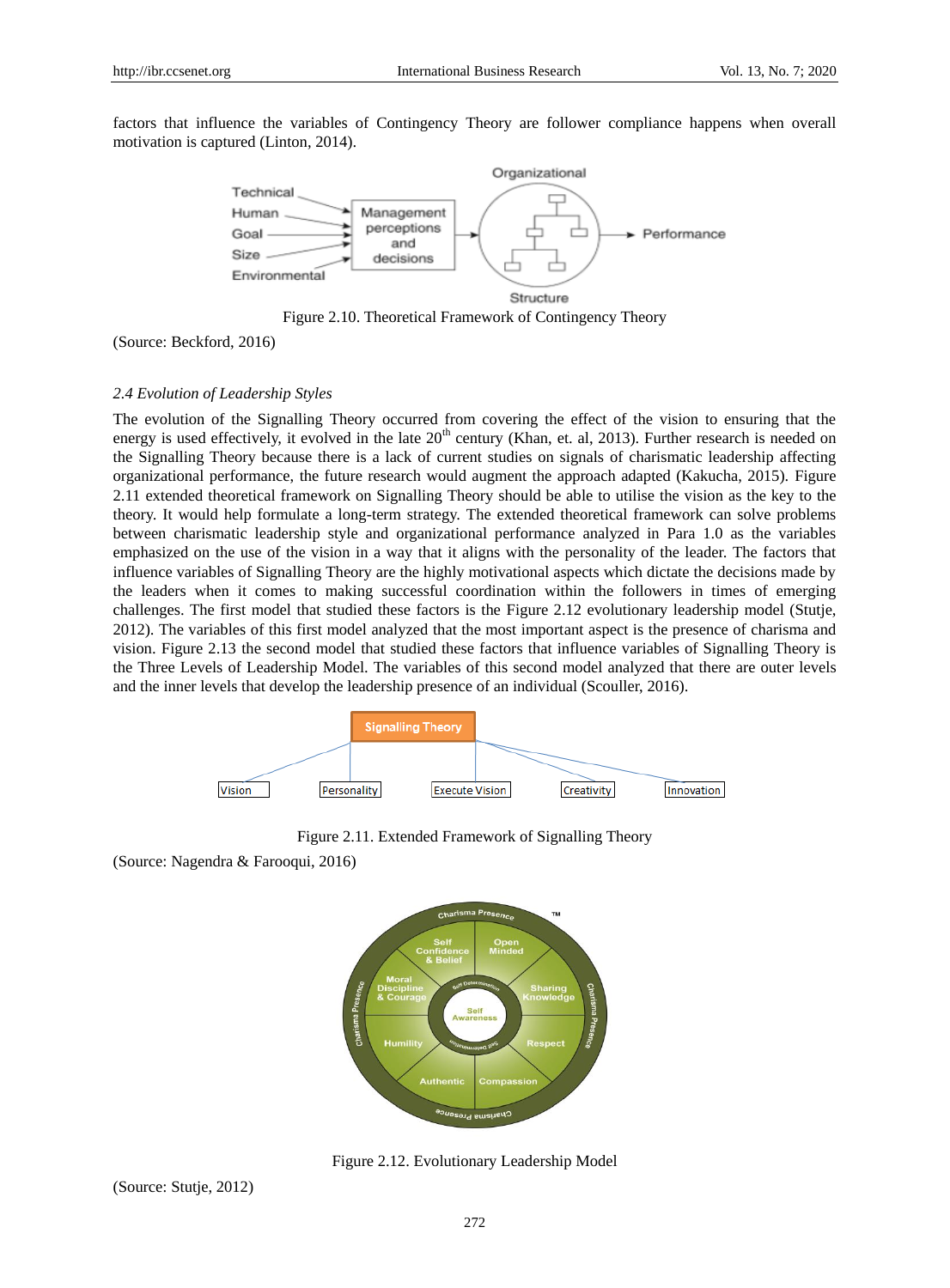#### The Three Levels of Leadership Model



Figure 2.13. Three Levels of Leadership Model

(Source: Scouller, 2016)

The evolution of Critical Theory happened from the early  $20<sup>th</sup>$  century where the decision making had weak execution and strategies were analyzed to overcome the challenges, then the decision making is augmented (Akor, 2014). Future research is needed on Critical Theory because the managers do not have clear knowledge and understanding of the strategies they need to adapt. The new research can look into the motivational factors (Hudon & Rouillard, 2015). Figure 2.14 the extended theoretical framework on Critical Theory should include social conditions, instrumental rationality and capitalism to evaluate democratic leadership in today's 21st century. This extended theoretical framework can solve problem between the democratic leadership style and organizational performance analyzed in Para 1.0 as the variables emphasized on four key aspects, they covered the impact the social conditions, instrumental rationality, capitalism and totalitarianism have on the individuals. The factors that influence variables of Critical Theory are the emphasis that is put on the reasoning, without effective reasoning, most leaders are expected to face trouble in rationality and decision making (Akor, 2014). The first model that studied these factors is the Figure 2.15 Critical Leadership Decision Making Model. The variables of the first model analyzed are there has been an effect of the leadership reasons on the decisions, the leadership reasons tend to influence the leadership intention (Westaby & Lee, 2010). Figure 2.16 the second model that studied these factors is Critical Elements of Reasoning Model. The variables of this model are the key factors that include the point of view from a reference, purpose of thinking goals or objective, information data, interpretation, concepts, assumptions, implications and consequences and lastly the information gathered altogether (Elder and Paul, 2010).



Figure 2.14. Extended Theoretical Framework of Critical Theory (Source: Hudon & Rouillard, 2015)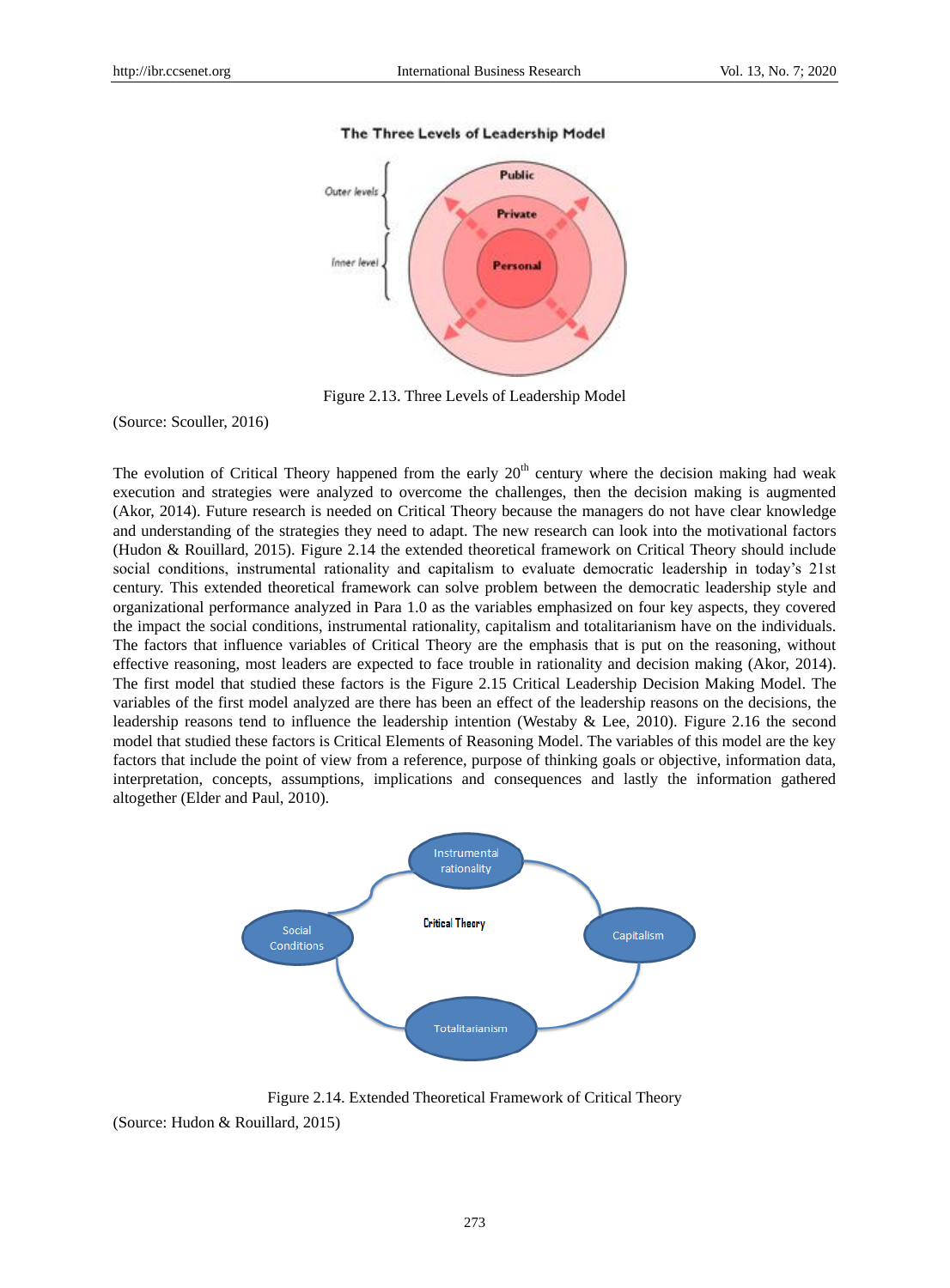

Figure 2.15. Critical Leadership Decision Making Model

<sup>(</sup>Source: Westaby & Lee, 2010)



Figure 2.16. Critical Elements of Reasoning Model

(Source: Elder and Paul, 2010)

The evolution of Path-goal theory started from focusing on the work environment to implementing changes that would enhance the employees' motivation and empowerment successfully (Malik, 2013). The further research is needed on Path-goal theory because there is limited analysis on the economic impact on implementing path-goal theory in the business that is adapted by the leaders (Obiwuru, et al, 2014). Figure 2.17 the extended theoretical framework on Path-goal Theory should enforce the focus on situation which impacts the leader and followers (Northouse, 2016). This extended theoretical framework can solve problems between Transformational leadership style and organizational performance analyzed in Para 1.0 as the variables emphasized on ensuring that new strategies are followed. The factors that influence variables of Path-goal Theory are the specific style of leadership that meets the criteria needed to help achieve the tasks (Cavazotte, et al, 2013). The first model that studied these factors is the Figure 2.18 New Paradigm Model of Leadership. The variables of this first model analyzed that leadership phenomenon includes the belief that the leadership is a process and holds certain influence. The second model that studied these factors is the Figure 2.19 Leaders Multifactor Change Agents Model (Smither, et al, 2016). The variables of this second model analyzed the different change agents. The leader is at the middle of the model.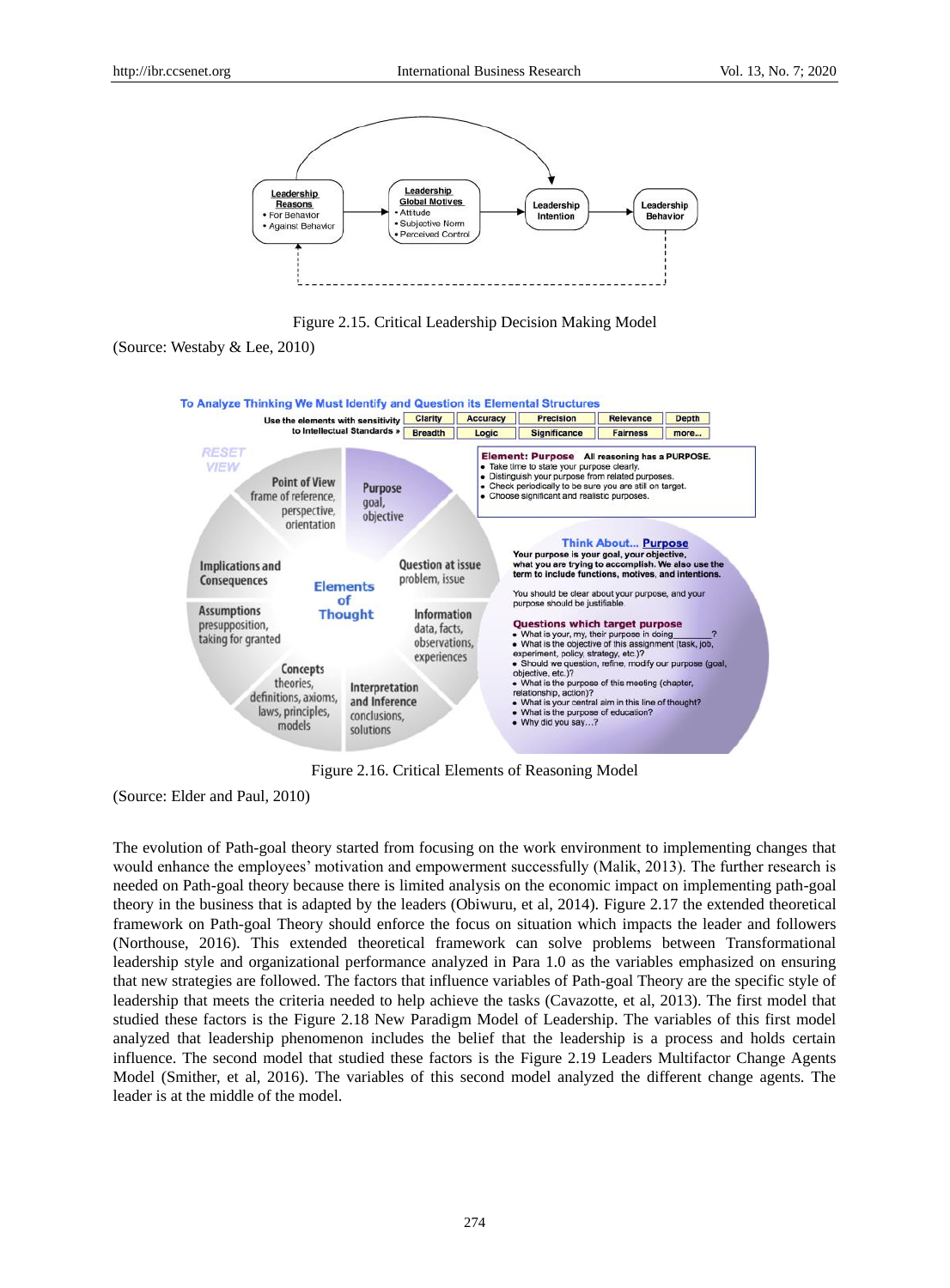

Figure 2.17. Extended Framework of Path-goal Theory

<sup>(</sup>Source: Northouse, 2016)



Figure 2.18. New Paradigm Model of Leadership

(Source: Magzan, 2012)



Figure 2.19. Leaders Multifactor Change Agents Model

(Source: Smither, et al, 2016)

The evolution of Contingency Theory has been such that it was first focused on the leadership and motivation.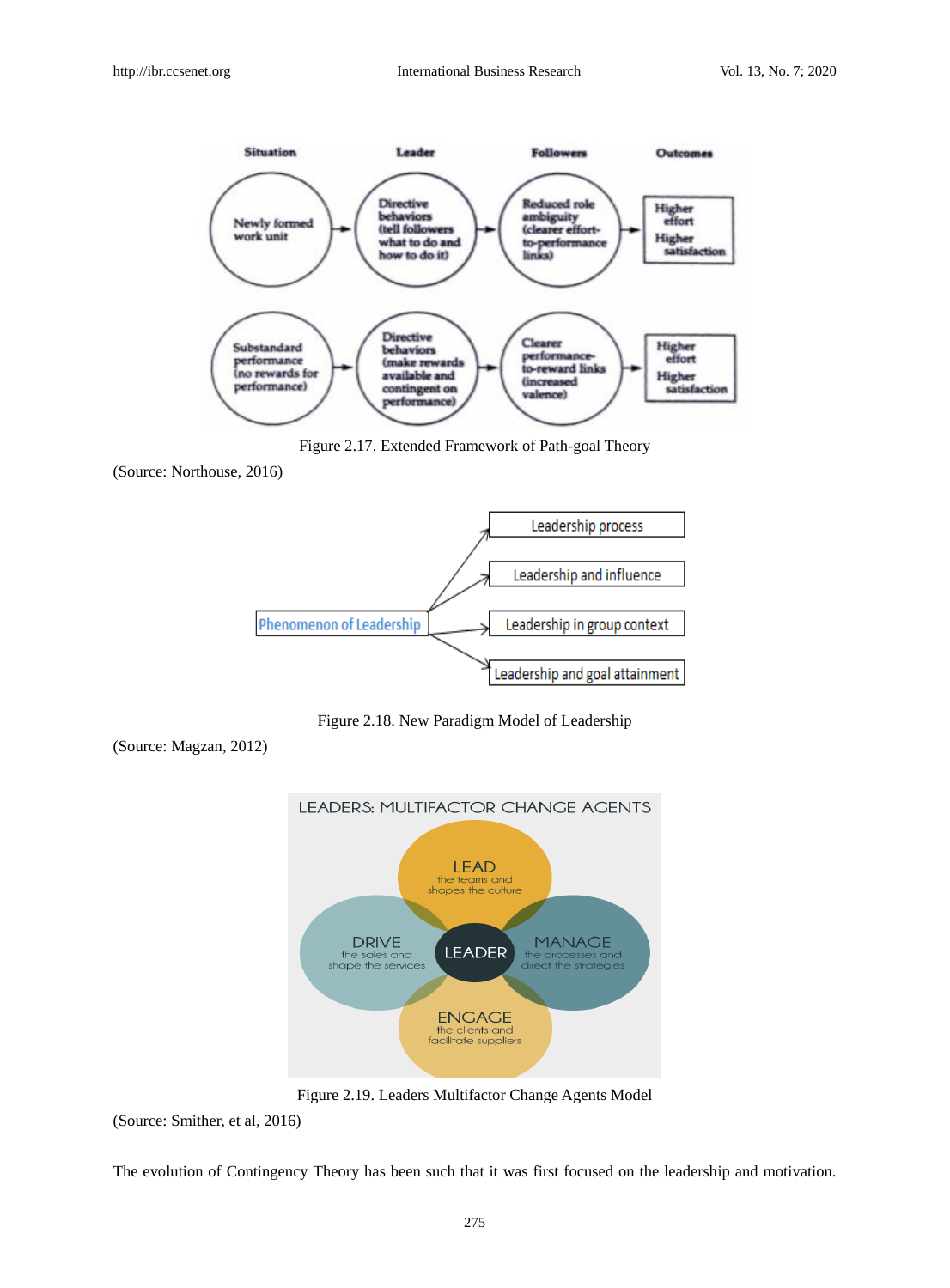Gradually, it emphasised on determining the effectiveness of leadership and the need for rewarding a good pattern (McCleskey, 2014). The further research is needed on Contingency Theory because a clear representation of the benefits of transactional leadership style on organizational performance is not being researched in recent years, particularly in case of Malaysia SMEs. Moreover, its effectiveness in bringing organizational change is important (Sultana & Darun, 2015). Figure 2.20 the extended theoretical framework on Contingency Theory should be able to help control the organization and ensure that the effectiveness is achieved to help cope with the social and emotional challenges. The extended theoretical framework can solve problems between Transactional leadership style and organizational performance analyzed in Para 1.0 as the variables emphasized on understanding the organizational objectives. The factors that influence the variables of Contingency Theory are the need to achieve the predetermined goals (Islam  $\&$  Hu, 2012). The first model that studied these factors that influence the variables of Contingency Theory is the Figure 2.21 Situational Leadership Model (Schermerhorn Jr, 2012). The variables of this first model analyzed that there are two different types of behaviour, the directive behaviour and the supportive behaviour. The second model that studied these factors is the Figure 2.22 Diamond model of Leadership (Beckford, 2016). The variables of the second model analyzed that there is an interconnection amongst the leader, task, organization and organizational structure. It also includes the followers with their attributes.



Figure 2.20. Extended Framework of Contingency Theory

(Source: Wickramasinghe & Alawattage, 2012)



Figure 2.21. Situational Leadership Model

(Source: Schermerhorn, 2012)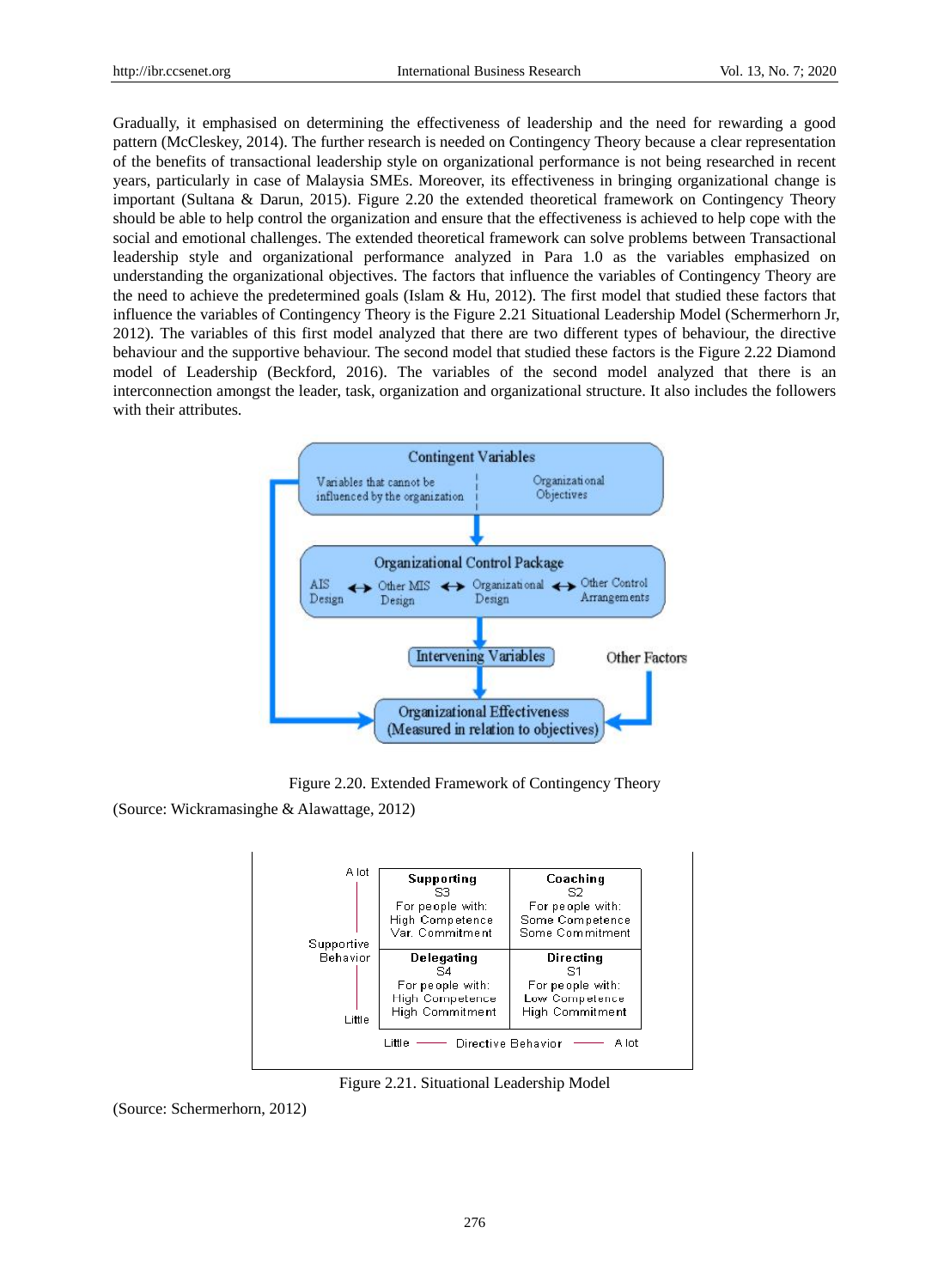

Figure 2.22. Diamond model of Leadership

(Source: Coleman & MacNicol, 2016)

## *2.5 Conceptual Framework*



Figure 2.23. Theoretical Framework

Source: Adapted from: (Nagendra and Farooqui, 2016; Obiwuru, et al., 2014; Choudhary, et al., 2013; Grabo, et al., 2017; Hudon and Rouillard, 2015; Yishuang, 2016; Borgatta, et al., 1954; Colbert, et al., 2012; Drysdale, et al., 2016).

## **3. Conclusion**

The first common trend among past literature reviews is substantial amount of energy is required for charismatic leaders to influence employees as attractive personality does motivates followers (Nagendra and Farooqui, 2016; Grabo, et al., 2017). The second common trend among past literature reviews is decision making is shared by subordinates with the presence of an explanatory metanarrative under democratic leadership (Nagendra and Farooqui, 2016; Hudon and Rouillard, 2015). The third common trend among past literature reviews is managers motivates subordinates to do more than expected which may be immoral and unethical as caused by transformational leadership (Mutahar, et al, 2015; Vecchio, et al., 2008). The fourth common trend among past literature reviews is that employees place their trusts on the excellence and leadership skills of their transactional leaders (Obiwuru, et al., 2014; Yishuang, 2016).

The irregularity among past literature reviews is increased in employee turnover rate if the transactional leadership in SMEs in East Malaysia are not able to motivate employees to remain enthusiastic in their job position, the employees would want to join other organizations that practice charismatic leadership, hence transactional leadership would not increase organizational performance (Nagendra and Farooqui, 2016; Obiwuru, et al., 2014). The second irregularity among past literature reviews is that decision making that is centralized whereby decision-making is executed from one leader can be as important in increasing organizational performance as decision making that is decentralized whereby decision-making is shared by subordinates (Nagendra and Farooqui, 2016; Hudon and Rouillard, 2015). The third irregularity among past literature reviews is transformational leadership did not activate all employees' higher order needs, as only some employees in SMEs in East Malaysia find themselves being interested with their jobs, hence the remaining employees in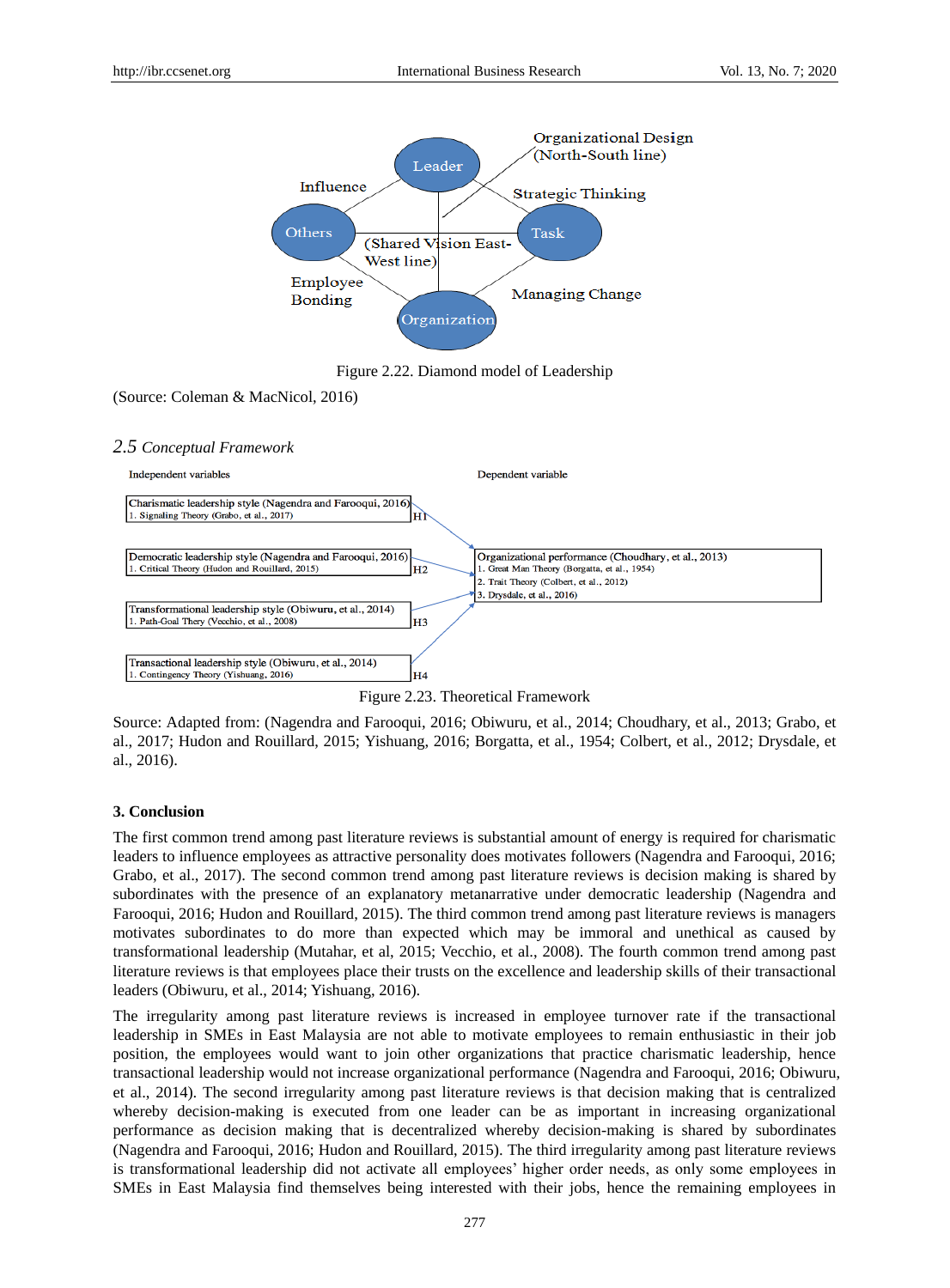SMEs in East Malaysia who did not feel intellectual stimulation from their transformational leaders would not trust and admire their transformational leaders (Obiwuru, et al., 2014; Vecchio, et al., 2008). The fourth irregularity among past literature reviews is feedbacks from some employees in SMEs in East Malaysia have shown that their transactional leaders would strictly require them to comply to standards but did not properly clarify goals to employees, which led to employees having to be punished for not complying to standards (Yishuang, 2016; Obiwuru, et al., 2014).

Most of the theories have supported the relationship between leadership style and organizational performance. For example, Great Man Theory supported the significant relationship between charismatic leadership, democratic leadership, transformational leadership, transactional leadership and organizational performance of SMEs in East Malaysia by indicating that the leader has a major role to play in the SME in East Malaysia. Therefore, for effective performance organizations should select a leader who is all round and who shares values with the employees to ensure that the organization culture embraced fosters performance (Borgatta et al., 1954). Moreover, Trait Theory supported that the leaders' openness to experience determines their effectiveness. The level of openness to experience of a leader determines their tolerance to ambiguity, their receptiveness to complex situations, ability to think divergently and creativity. All these factors are of much important in effective leadership thus influence achievement of organizational goals (Colbert et al., 2012). Role Theory supported that leaders' roles determine their ability to improve organization performance (Drysdale et al., 2016). This is because when the role aligns with what they like to do, they easily motivate the followers towards a certain direction of achieving goals.

Signaling Theory also supported the existence of significant relationship between charismatic leadership and organizational performance, because charismatic leaders helped to create an excitement in people for their work leading to higher productivity levels (Nagendra & Farooqui, 2016). Leaders in SMEs in East Malaysia should making working activities fun, so that employees are attracted to leader and being exited and willingly cooperate with leaders. Malaysia government should have a clear vision for corporations in East Malaysia. Other than that, Critical Theory supported the existence of significant relationship between democratic leadership and organizational performance, because it captures the aggregate values of the SME firm in East Malaysia from the historical perspectives that it holds, democratic leadership in turn leads to the election of leaders who are supported by a majority of stakeholders (Hudon & Rouillard, 2015; Nagendra & Farooqui, 2016). Leaders in SMEs in East Malaysia should allow subordinate and employees to make decisions. Malaysia government should ensure that employees in East Malaysia are developing skills and knowledge.

Path-Goal Theory also supported the existence of significant relationship between transformational leadership and organizational performance, because transformational leadership encourages the election of a leader who explains to followers what is expected of them (Obiwuru et al., 2014). Path-Goal Theory holds that a leader seeks to get the viewpoints of employees on how tasks ought to be performed can create intellectual stimulation that will develop employees' performance goal, which leads to organizational performance (Choudhary et al., 2013). Leaders in SMEs in East Malaysia should allow employees to approach task in different new ways according to their own interests. Malaysia government should ensure that employees East Malaysia receive constant intellectual stimulation from task outcomes. Lastly, Contingency Theory supported the existence of significant relationship between transactional leadership and organizational performance, because the SMEs in East Malaysia that operate as open systems would make decisions depending on the situations they are faced with (Vecchio et al., 2008). Transactional leadership promotes responses that can be implemented in order to solve a particular problem, whereby employees get rewarded when goals are achieved and get punished if they have failed to follow orders (Mtimkulu et al., 2014). Future research needs to incorporate the other elements such as industry as a moderating variable in the framework. Leaders in SMEs in East Malaysia should ensure employees are developing corrective and constructive behaviours. Besides that, Malaysia government should set learning goals and standards for corporations in East Malaysia comply and follow.

#### **Acknowledgements**

I would like to thank the editors and the anonymous referees of the journal for constructive comments and suggestions, which have significantly helped to improve the contents of the paper. The usual caveats apply. I also would like to extend my sincere appreciation to Ministry of Higher Education (MOHE) for facilitating the project.

## **References**

Akor, P. U. (2014). Influence of Autocratic Leadership Style on the Job Performance of Academic Librarians in Benue State. *Journal of Educational and Social Research, 4*(7), 148.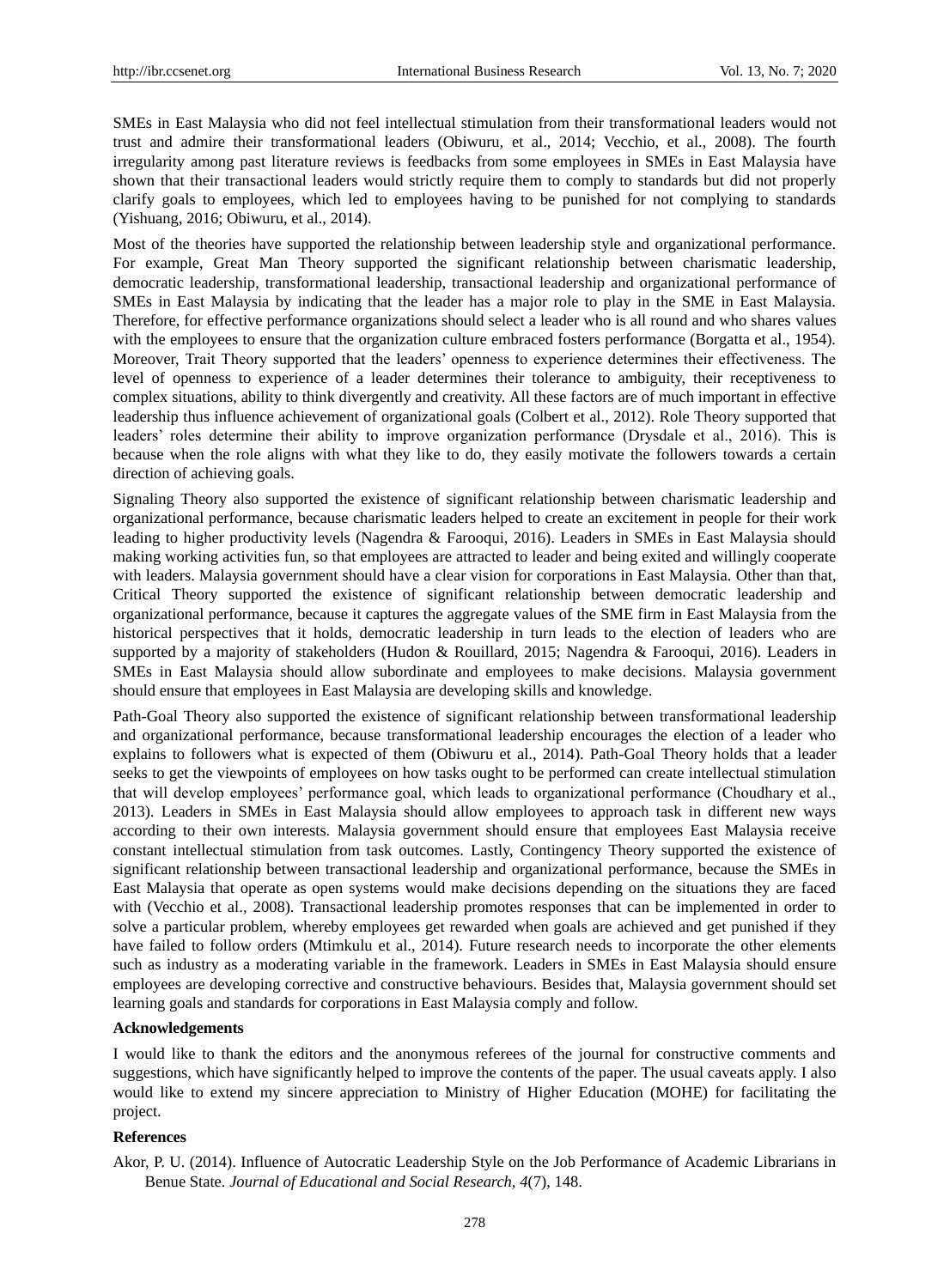https://doi.org/10.5901/jesr.2014.v4n7p148

- Allen, G. P., Moore, W. M., Moser, L. R., Neill, K. K., Sambamoorthi, U., & Bell, H. S. (2016). The Role of Servant Leadership and Transformational Leadership in Academic Pharmacy. *American Journal of Pharmaceutical Education, 80*(7), 113. https://doi.org/10.5688/ajpe807113
- Al-Swidi, A. K., Nawawi, M. K. M., & Al-Hosam, A. (2012). Is the relationship between employees' psychological empowerment and employees' job satisfaction contingent on the transformational leadership? A study on the Yemeni Islamic Banks. *Asian Social Science, 8*(10), 130. https://doi.org/10.5539/ass.v8n10p130
- Arham, A. F., Boucher, C., & Muenjohn, N. (2013). Leadership and entrepreneurial success: A study of SMEs in Malaysia. *The World, 3*(5), 117-130.
- Ashford, S. J., Wellman, N., Sully De Luque, M., De Stobbeleir, K. E. M., & Wollan, M. (2018). Two roads to effectiveness: CEO feedback seeking, vision articulation, and firm performance. *Journal of Organizational Behavior, 39*(1), 82-95. https://doi.org/10.1002/job.2211
- Asiimwe, J. B., & Sikalieh, D. (2012). *The Relationship between Transactional Leadership Style and SMEs Growth in the Top 100 SMEs in Kenya.*
- Bakar, M. S., & Mahmood, R. (2014). Linking transformational leadership and corporate entrepreneurship to performance in the public higher education institutions in Malaysia. *Advances in Management and Applied Economics, 4*(3), 109.
- Beckford, J. (2016). *Quality: A Critical Introduction.* Taylor & Francis. https://doi.org/10.4324/9781315644028
- Borgatta, E., & Bales, R. (2012). *Some Findings Relevant To The Great Man Theory Of Leadership.* Russell Sage Foundation and Harvard University.
- Buoziute-Rafanaviciene, S., Pudziene, A., & Turauskas, L. (2015). Relation between the attributes of executive successor and organizational performance. *Engineering Economics, 62*(2).
- Cameron, K. S., & Whetten, D. A. (Eds.). (2013). *Organizational effectiveness: A comparison of multiple models.*  Academic Press.
- Cavazotte, F., Moreno, V., & Bernardo, J. (2013). Transformational leaders and work performance: the mediating roles of identification and self-efficacy. *BAR-Brazilian Administration Review, 10*(4), 490-512. https://doi.org/10.1590/S1807-76922013000400007
- Chan, J. L., & Quah, W. (2012). Start-up Factors for Small and Medium-sized Accommodation Businesses in Sabah, Malaysia: Push and Pull Factors. *Asia Pacific Journal of Tourism Research, 17*(1), 49-62. https://doi.org/10.1080/10941665.2011.610150
- Choudhary, A. A., Akhtar, S., & Zaheer, A. (2013). Effect of Transformational And Servant Leadership On Organizational Performance based on Comparative Analysis. *Journal Of Business Ethics, 116*(2), 433-440. https://doi.org/10.1007/s10551-012-1470-8
- Clack, L. A. (2017). Examination of Leadership and Personality Traits on the Effectiveness of Professional Communication in Healthcare. *Journal of Healthcare Communications.*  https://doi.org/10.4172/2472-1654.100051
- Colbert, A. E., Judge, T. A., Choi, D., & Wang, G. (2012). Assessing the trait theory of leadership using self and observer ratings of personality: The mediating role of contributions to group success. *The Leadership Quarterly, 23, Leadership and Individual Differences,* 670-685. https://doi.org/10.1016/j.leaqua.2012.03.004
- Coleman, S., & MacNicol, D. (2016). *Project Leadership.* Routledge. https://doi.org/10.4324/9781315270180
- Conde, J. G., Sampedro, E. L. V., Feliu, V. R., & Sánchez, M. B. G. (2013). Management control systems and ISO certification as resources to enhance internationalization and their effect on organizational performance. *Agribusiness, 29*(3), 392-405. https://doi.org/10.1002/agr.21300
- Connelly, B. L., Certo, S. T., Ireland, R. D., & Reutzel, C. R. (2017). Signaling Theory: A Review and Assessment. *Journal of Management, 37*(1), 39-67. https://doi.org/10.1177/0149206310388419
- Daily Express. (2019a). *Financial aid for Sabah SMEs.* [online]. Retrieved May 1, 2019, from www.dailyexpress.com.my/news.cfm?NewsID=129278
- Drysdale, L. (2016). Dare to Make a Difference: Successful Principals Who Explore the Potential of their Role.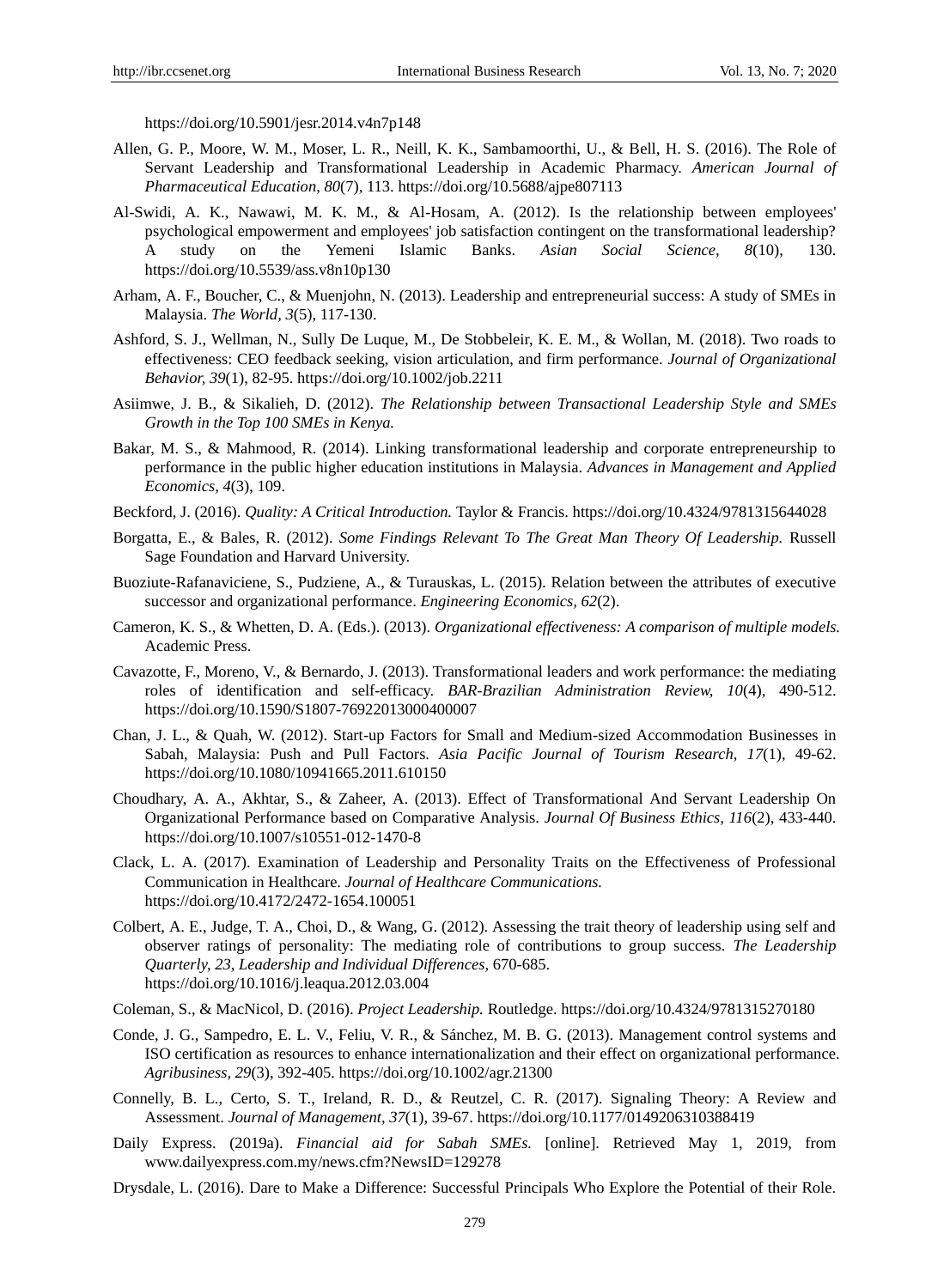*ISEA, 44*(3).

- Drysdale, L. D., Gurr, D. D., & Goode, H. H. (2016). Dare to Make a Difference: Successful Principals Who Explore the Potential of their Role. *International Studies In Educational Administration (Commonwealth Council For Educational Administration & Management (CCEAM)), 44*(3), 37-53.
- Drysdale, L., Gurr, D., & Goode, H. (2012). *Dare to make a difference: Successful principals who explore the potential of their role.*
- Elder, L., & Paul, R. (2010). *Analytic Thinking* (2nd ed.). [online] Retrieved July 24, 2017, from https://www.criticalthinking.org/ctmodel/logic-model1.htm
- Faludi, A. (2013). *A reader in planning theory* (Vol. 5). Elsevier.
- Fatihudin, D., & Mochklas, M. (2018). How Measuring Financial Performance. *International Journal of Civil Engineering and Technology, 9*(6), 553-557.
- Franke, G. R., Crown, D. F., & Spake, D. F. (1997). *Gender differences in ethical perceptions of business practices: a social role theory perspective.* https://doi.org/10.1037/0021-9010.82.6.920
- Grabo, A., Spisak, B. R., & van Vugt, M. (2017). Charisma as signal: An evolutionary perspective on charismatic leadership. *The Leadership Quarterly, 28*(4), 473-485. https://doi.org/10.1016/j.leaqua.2017.05.001
- Gündemir, S., Carton, A. M., & Homan, A. C. (2019). The impact of organizational performance on the emergence of Asian American leaders. *Journal of Applied Psychology*, 104(1), https://doi.org/10.1037/apl0000347
- Hamerstone, J., & Hough, M. (2013). *A Woman's Framework for a Successful Career and Life.* Springer. https://doi.org/10.1057/9781137314222
- Hanggraeni, D., Ślusarczyk, B., Sulung, L. A. K., & Subroto, A. (2019). The Impact of Internal, External and Enterprise Risk Management on the Performance of Micro, Small and Medium Enterprises. *Sustainability, 11*(7), 2172. https://doi.org/10.3390/su11072172
- Harnich, S., & Frank, C. (2012). *Role Theory in International Relations.* Taylor & Francis.
- Henry, C. (2013). New Paradigm of Systems Thinking. *International Journal of Economics, Finance and Management, 2*(5).
- Horkheimer, M. (1937). Traditional and critical theory. *Critical theory: Selected essays, 204.*
- House, R. J. (1974). Path-goal theory of leadership. *Journal of Contemporary Business, 3,* l-97. https://doi.org/10.1348/096317907X202482
- Hudon, P. A., & Rouillard, C. (2015). Critical Management Studies and public administration: Reinterpreting democratic governance using critical theory and poststructuralism. *Canadian Public Administration, 58*(4), 527-548. https://doi.org/10.1111/capa.12132
- Iqbal, N., Anwar, S., & Haider, N. (2015). Effect of leadership style on employee performance. *Arabian Journal of Business and Management Review, 5*(5).
- Islam, J., & Hu, H. (2012). A review of literature on contingency theory in managerial accounting. *African journal of business management, 6*(15), 5159. https://doi.org/10.5897/AJBM11.2764
- Jorge, D. M. A. M., & E. Borges, R. S. G. (2017). Performance and Leadership Style: When Do Leaders and Followers Disagree? *Revista de Administração Mackenzie, 18*(2), 124-129. https://doi.org/10.1590/1678-69712016/administracao.v18n2p104-129
- Kakucha, W. N. (2015). The Role of Charismatic Leadership in Change Management Using Kurt Lewin's Three Stage Model. *The International Journal of Business & Management, 3*(10), 634.
- Kele, A. T. B. A., Mohsin, A., & Lengler, J. (2017). How willing/unwilling are luxury hotels' staff to be empowered? A case of East Malaysia. *Tourism Management Perspectives, 22,* 44-53. https://doi.org/10.1016/j.tmp.2017.01.006
- Khan, N. R., Ghouri, A. M., & Awang, M. (2013). Leadership styles and organizational citizenship behavior in small and medium scale firms. *Journal of Arts, Science & Commerce.*
- Koenig, A. M., & Eagly, A. H. (2014). Evidence for the social role theory of stereotype content: Observations of groups' roles shape stereotypes. *Journal of Personality and Social Psychology, 107*(3), 371. https://doi.org/10.1037/a0037215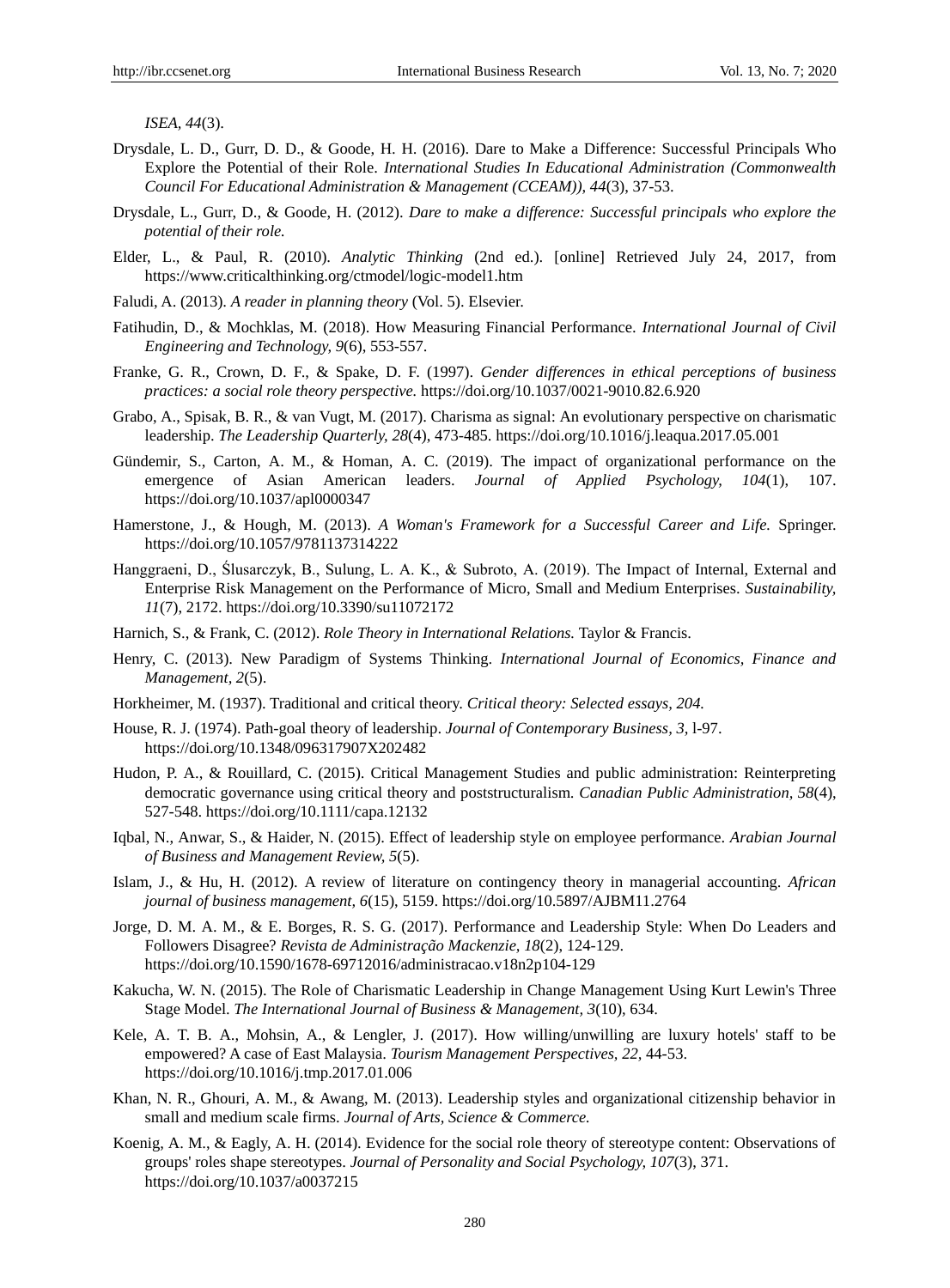- Kotane, I., & Kuzmina-Merlino, I. (2017). Non-financial indicators for evaluation of business activity. *European integration studies, 5,* 213-219.
- Lee, C. K. M., & Lam, J. S. L. (2012). Managing reverse logistics to enhance sustainability of industrial marketing. *Industrial Marketing Management, 41*(4), 589-598. https://doi.org/10.1016/j.indmarman.2012.04.006
- Li, Y., & Tan, C. H. (2013). Matching business strategy and CIO characteristics: The impact on organizational performance. *Journal of Business Research, 66*(2), 248-259. https://doi.org/10.1016/j.jbusres.2012.07.017
- Limpitikranon, W. (2017). *The Effects of a High Performance Work System and Leader-Member Exchange on Organizational Performance in the Thai Hospitality Industry.*
- Linda, J. S., & Nevile, A. S. (2016). Keeping it together: The role of transactional situation awareness in team performance. *International journal of industrial ergonomics, 53,* 267-273. https://doi.org/10.1016/j.ergon.2016.02.007
- Linton, G. (2014). *Contingency theory in entrepreneurship research.* Örebro University School of Business.
- Madani, S. (2019). Time for Sabah, Sarawak to play bigger role. [online]. Retrieved May 1, 2019, from https://www.theborneopost.com/2019/02/21/time-for-sabah-sarawak-to-play-bigger-role/
- Magzan, M. (2012). Mental Models For Leadership Effectiveness: Building Future Different Than The Past. *Journal Of Engineering Management And Competitiveness (Jemc), 2*(2), 57-63. https://doi.org/10.5937/jemc1202057M
- Malik, S. H. (2013). Relationship between Leader Behaviors and Employees' Job Satisfaction: A Path-Goal Approach. *Pakistan Journal of Commerce & Social Sciences, 7*(1).
- Manning, G. (2014). *The Art of Leadership.* McGraw-Hill Higher Education.
- Marx, T. G. (2014). The leader as chief strategist. *Journal of Leadership Education, 13*(1), 75-93. https://doi.org/10.12806/V13/I1/T1
- Masa'deh, R. E., Obeidat, B. Y., & Tarhini, A. (2016). A Jordanian empirical study of the associations among transformational leadership, transactional leadership, knowledge sharing, job performance, and firm performance based on structural equation modelling approach. *Journal of Management Development, 35*(5), 681-705. https://doi.org/10.1108/JMD-09-2015-0134
- Moghimi, S., & Subramaniam, I. D. (2013). Employees' creative behavior: The role of organizational climate in Malaysian SMEs. *International Journal of Business and Management, 8*(5), 1-12. https://doi.org/10.5539/ijbm.v8n5p1
- Mtimkulu, D. S., Naranjee, N., &Karodia, A. M. (2014). An evaluation of the leadership styles of managers and their impact on human capital factors of motivation, performance and absenteeism of employees at selected hospitals in Eastern Free State, South Africa. *Arabian Journal of Business and Management Review (Nigerian Chapter), 2*(10), 10-41. https://doi.org/10.12816/0011632
- Mustafa Kamal, E., & Flanagan, R. (2012). Understanding absorptive capacity in Malaysian small and medium sized (SME) construction companies. *Journal of Engineering, Design and Technology, 10*(2), 180-198. https://doi.org/10.1108/17260531211241176
- Mutahar, A. Y., Rasli, A. M., & Al-Ghazali, B. M. (2015). Relationship of Transformational Leadership, Organizational Learning and Organizational Performance. *International Journal of Economics and Financial Issues, 5*(1S).
- Nagendra, A., & Farooqui, S. (2016). Role Of Leadership Style On Organizational Performance. *Clear International Journal Of Research In Commerce & Management, 7*(4), 65-67.
- Neil, C. (2019). *SMEs assured of help, says CM.* [online]. Retrieved May 1, 2019, from www.dailyexpress.com.my/news/133061/smes-assured-of-help-says-cm/
- Nelson, D., & Quick, J. (2013). *Organizational Behavior: Science, The Real World, and You.* Cengage Learning.
- Newark, D. (2018). Leadership and the Logic of Absurdity*. Academy of Management Review, 43*(2), 198-216. https://doi.org/10.5465/amr.2015.0186
- Nikoloski, K. (2015). Charismatic leadership and power: using the power of charisma for better leadership in the enterprises. *Journal of Process Management-New Technologies, International, 3*(2), 18-27.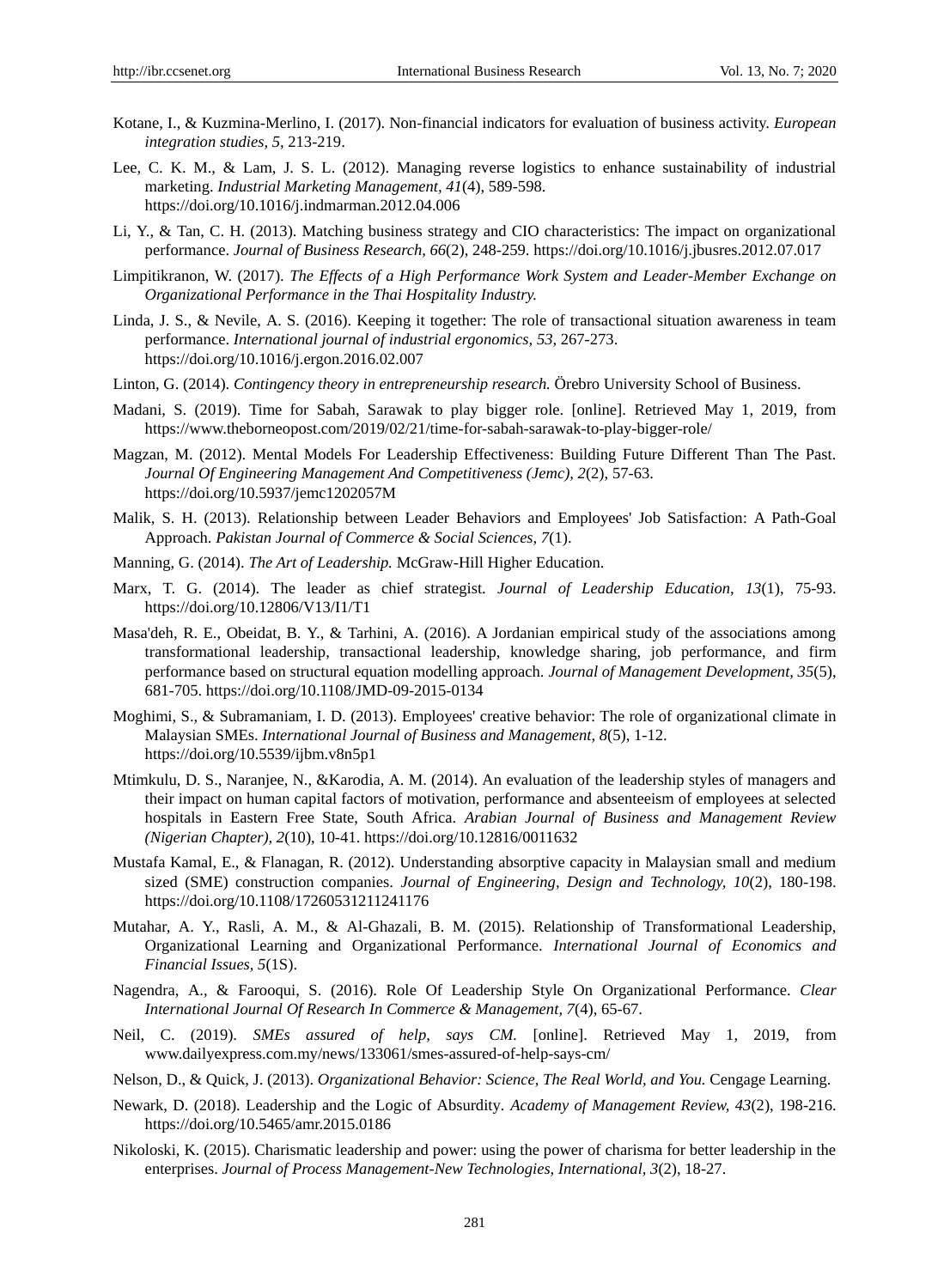Northouse, P. G. (2015). *Leadership: Theory and practice.* Sage publications.

- Noruzy, A., Dalfard, V. M., Azhdari, B., Nazari-Shirkouhi, S., & Rezazadeh, A. (2013). Relations between transformational leadership, organizational learning, knowledge management, organizational innovation, and organizational performance: an empirical investigation of manufacturing firms. *The International Journal of Advanced Manufacturing Technology, 64*(5-8), 1073-1085. https://doi.org/10.1007/s00170-012-4038-y
- Obiwuru Timothy, C., Andy T., Akpa, V., & Nwankwere Idowu, A. (2014). *Effects Of Leadership Style On Organizational Performance: A Survey Of Selected Small Scale Enterprises In Ikosi-Ketu Council Development Area Of Lagos State, Nigeria.*
- Paraschiv, D. (2013). A review of leadership. *Versita, 21*(2), 253-262. https://doi.org/10.2478/auom-2013-0037
- Polston-Murdoch, L. (2013). An Investigation of path-goal theory, relationship of leadership style, supervisor-related commitment, and gender. *Emerging Leadership Journeys, 6*(1), 13-44.
- Rimbunan Sawit Berhad. (2019). *glassdoor.* [online]. Retrieved May 1, 2019 from https://www.glassdoor.com/Reviews/Rimbunan-Sawit-Berhad-Reviews E567584.htm
- Royce, T. (2019). *SMEs still not ready for fourth industrial revolution.* [online]. Retrieved May 1, 2019 from https://www.thestar.com.my/business/business-news/2019/04/05/smes-still-not-ready-for-fourth-industrial revolution/#k0e1YH2mwpP4DDyC.99.https://www.thestar.com.my/business/business-news/2019/04/05/sm es-still-not-ready-for-fourth-industrial-revolution/
- Ryckman, R. M. (2012). *Theories of personality.* UK: Cengage Learning.
- Sajjadi, A. (2014). New emerging leadership theories and styles. *Technical Journal of Engineering and Applied Sciences, 4*(3), 180-188.
- Sarawak Energy Berhad. glassdoor. [online]. Retrieved May 1, 2019 from https://www.glassdoor.com/Reviews/Sarawak-Energy-Berhad-Reviews-E574319.htm
- Scouller, J. (2016). *The Three Levels of Leadership 2nd Edition: How to Develop Your Leadership Presence, Knowhow and Skill.* Management Books 2000 Limited.
- SEGi University. glassdoor. [online]. Retrieved May 1, 2019 from https://www.glassdoor.com/Reviews/SEGi-University-Reviews-E508752.htm
- Sherell, J. (2019). *'Tonnes of money but nothing to spend on'.* [online]. Retrieved May 1, 2019 from <www.dailyexpress.com.my/news/133293/tonnes-of-money-but-nothing-to-spend-on-/
- Silva, A. (2015). An Integrated Leadership Theory. *Journal of Perspectives in Organizational Behavior, Management, & Leadership, 1*(1), 5-9.
- Smither, R., Houston, J., & McIntire, S. (2016). *Organization development: Strategies for changing environments.* Routledge. https://doi.org/10.4324/9781315732046
- SOPB. (2019). *glassdoor.* [online]. Retrieved May 1, 2019 from https://www.glassdoor.com/Reviews/SOPB-Reviews-E406111.htm
- Srivastava, P. C. (2016). Leadership Styles in Western & Eastern Societies and Its Relation with Organizational Performance. *Pranjana: The Journal of Management Awareness, 19*(1), 60-76. https://doi.org/10.5958/0974-0945.2016.00006.6
- Stutje, J. (2012). *Charismatic Leadership and Social Movements: The Revolutionary Power of Ordinary Men and Women.* Berghahn Books.
- Su, W., & Cheung, Y. L. (2016). The signaling effect of corporate social responsibility in emerging economies. *Journal of business Ethics, 134*(3), 479-491. https://doi.org/10.1007/s10551-014-2404-4
- Sultana, U., & Darun, M. R. (2015). Transactional Or Transformational Leadership: Which Works Best For Now? *International Journal of Industrial Management.*
- Ufen, A. (2015). Laissez-faire versus Strict Control of Political Finance: Hegemonic Parties and Developmental States in Malaysia and Singapore. *Critical Asian Studies, 47*(4), 564-586. https://doi.org/10.1080/14672715.2015.1082263
- Valmohammadi, C., & Ahmadi, M. (2015). The effect of knowledge management practices on organizational performance based on balanced scorecard approach. *Journal of Enterprise Information Management, 28*(1),